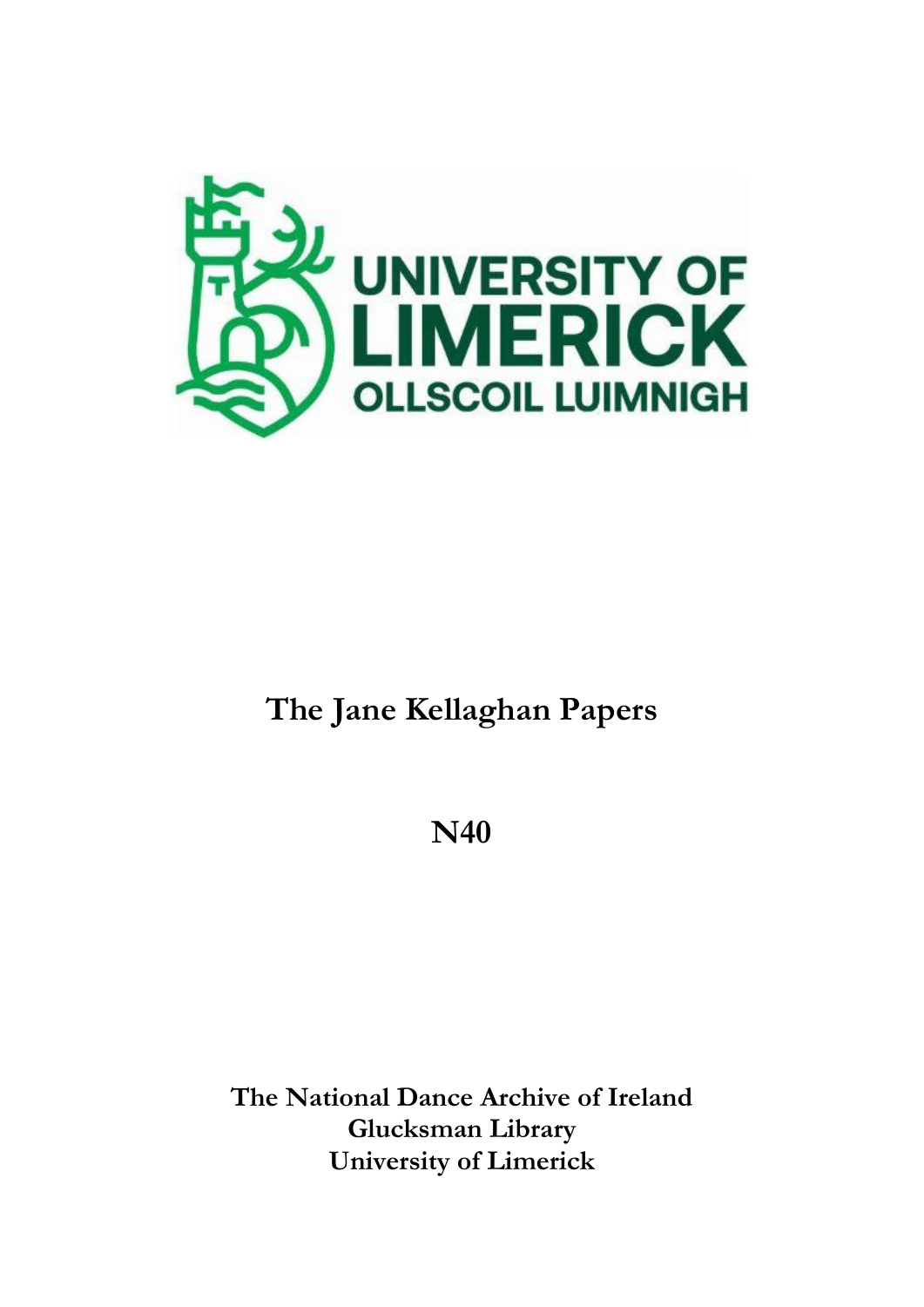# **The National Dance Archive of Ireland Glucksman Library University of Limerick The Jane Kellaghan Papers**

**Reference Code:** IE 2135 N40 **Title:** The Jane Kellaghan Papers **Dates of Creation:** 1995-2011 **Level of Description:** Fonds **Extent and Medium:** 1 box (138 files)

#### **CONTEXT**

**Name of Creator(s):** Kellaghan, Jane (b. 1968).

**Biographical and Administrative History:** Jane Kellaghan graduated from the Northern School of Contemporary Dance in Leeds, UK with a BA in Performing Arts (dance) in 1995. In 2000, she was awarded a master's degree with first class honours in Dance Performance from the University of Limerick. As an independent artist, Jane has worked with Daghdha Dance Company, Wayne McGregor (Random), Mná Rua, Half/ Angel Visual Theatre, Rebus, Isabelle Meerstein Film Company & Tina Horan Films. Her commissions include works for Firkin Crane's New Works Series 1996, Solo Independence 1998, A Sense of Cork 1998, Trading Places with Charlotte Darbyshire 1999, and choreographic work for theatre companies including Everyman Palace under the direction of Tim Murphy (1996-1999) and for New Moon Youth Dance Company under the direction of Tina Horan. She also choreographed and performed for Cork City Ballet annually from 1997 to 2004.

In 2000, Kellaghan founded CruX Dance Theatre to provide greater access to the art of dance. Through its repertoire, the company has also succeeded in stimulating awareness of the possibilities of dance integrating as it does multi-media elements, particularly video, photography, and film. Kellaghan has created work annually for the company and continues to act as its Artistic Director.

Jane Kellagahan's other significant role is that of a teacher. Since 1995, she has taught Contemporary Dance Technique, Choreography Craft & improvisation on the Vocational Education Committee (VEC) Diploma in Dance course run by Coláiste Stíofáin Naofa based at The Firkin Crane, Cork. She is also the director of CruX Youth Dance, which since 2002 has provided contemporary and creative dance training for children, through weekly classes and annual performances. Between 2008 and 2011 she was employed by The Firkin Crane to set up and manage Blank Canvas – Professional Dance Residency Programme while also acting as professional dance advisor to Paul McCarthy. In 2006, Kellaghan qualified as a yoga instructor and teaches weekly classes in Cork City and County.

**Immediate Source of Acquisition:** Donated by Jane Kellaghan to the National Dance Archive of Ireland on 30 November 2011.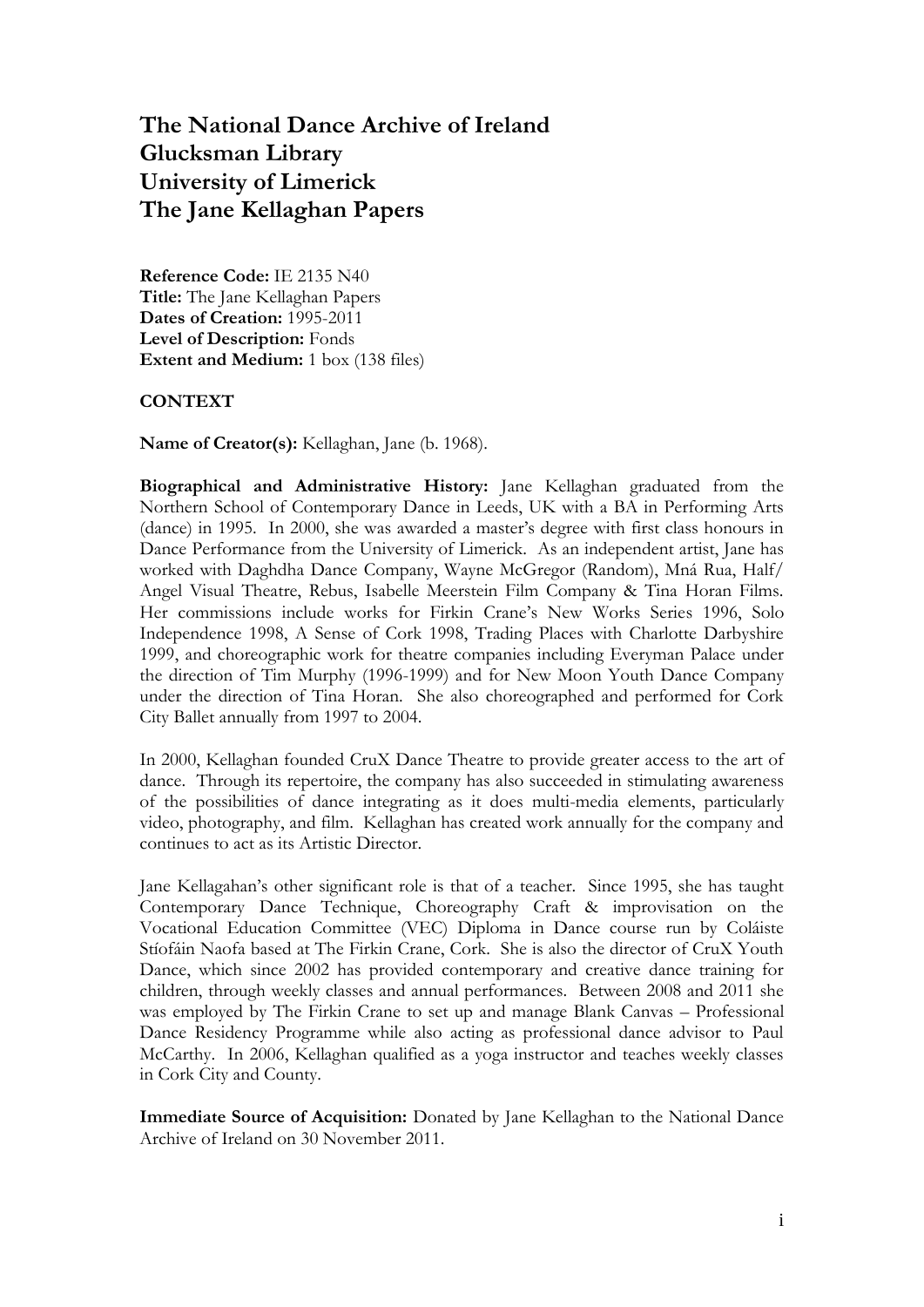## **CONTENT AND STRUCTURE**

Scope and Content: Promotional material, press cuttings, photographs, and recordings illustrating Jane Kellaghan's training, teaching activities, and career as an independent dancer and choreographer, and the activities of CruX Dance Theatre and CruX Youth Dance.

**Appraisal, Destruction and Scheduling Information:** All records have been retained.

**Accruals:** Accruals are possible.

**System of Arrangement:** The material has been divided into three series to reflect different aspects of Jane Kellaghan's work and career. Series 1 contains material relating to her training, her teaching activities, and her collaboration with dance companies and other bodies as an independent dancer and choreographer. Series 2 contains material relating to the activities of CruX Dance Theatre and choreographies created for it. Series 3 contains material relating to CruX Youth Dance. Under each section, items have been divided thematically reflecting the activities to which they relate and thereunder chronologically by date.

## **CONDITIONS OF ACCESS AND USE**

**Conditions Governing Access:** Unrestricted access to all items.

**Conditions Governing Reproduction:** Standard copyright regulations apply to all items. For photocopying or reproducing material, please consult with the staff.

**Language/ Scripts of Material:** English.

**Physical Characteristics and Technical Requirements:** Paper documents and DVDs in good condition. Items **2/2/2/1**, **2/2/8/12-13**, **2/2/9/2**, **2/2/10/7**, **2/2/11/20**, and **2/2/12/10** require a DVD player.

**Finding Aids:** A hard copy of the descriptive catalogue is available at the Special Collections and Archives Department, Glucksman Library, University of Limerick.

#### **ALLIED MATERIALS**

**Existence and Location of Originals:** Most of the items in this collection are colour photocopies of documents retained by the donor.

#### **DESCRIPTION CONTROL**

**Archivist's Note:** Papers arranged and described by Anna-Maria Hajba.

**Rules or Conventions:** This description follows guidelines based on *ISAD(G)* 2nd edition, 2000; *Irish Guidelines for Archival Description*, 2009; *National Council on Archives: Rules for the Construction of Personal, Place and Corporate Names*, 1997; and *EAP Guidance on Data Protection for Archive Services, 2018*.

**Date of Description:** May 2012. Revised August 2020.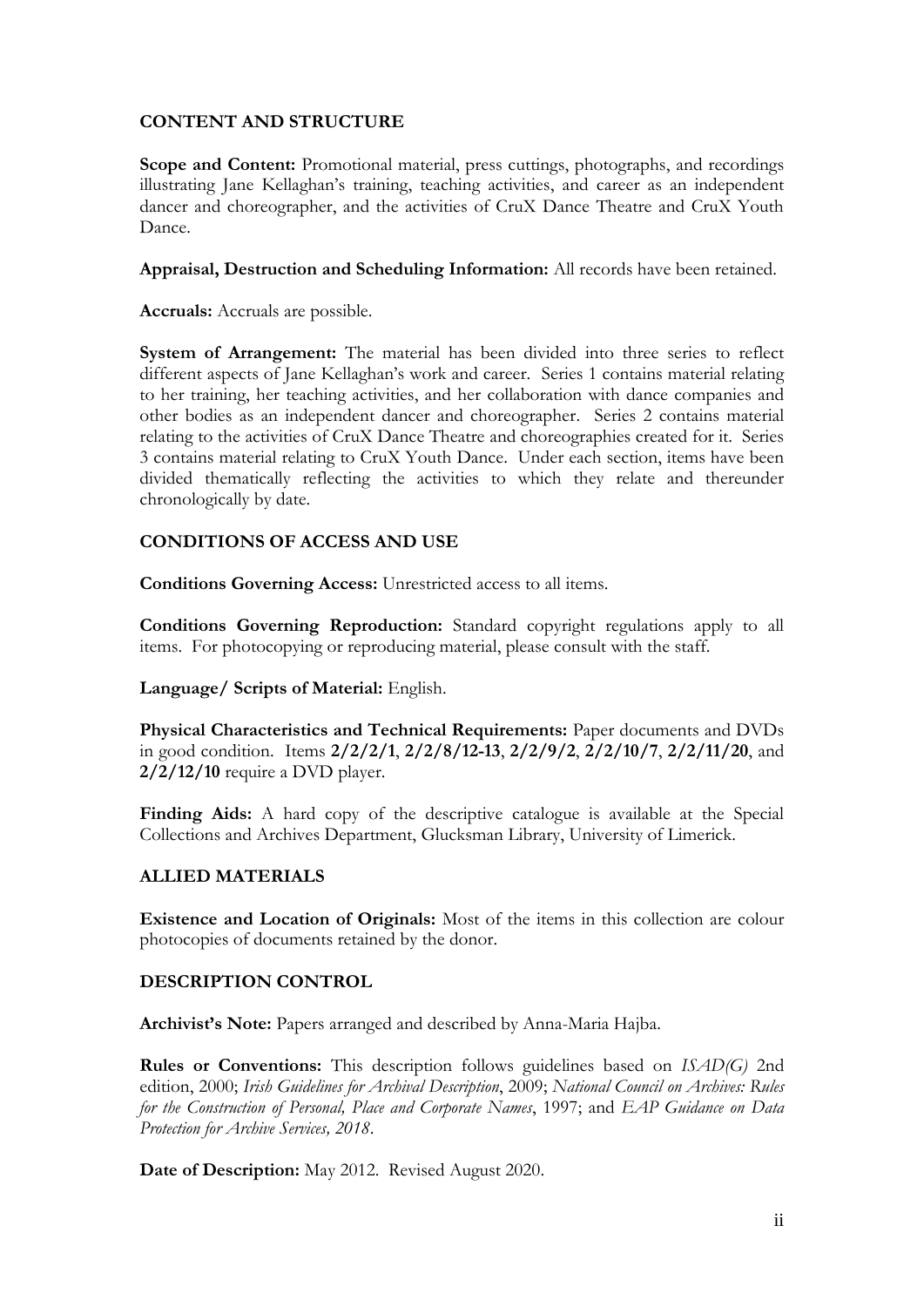# Contents

| 1 |     |                                                                      |  |
|---|-----|----------------------------------------------------------------------|--|
|   | 1.1 |                                                                      |  |
|   | 1.2 |                                                                      |  |
|   | 1.3 |                                                                      |  |
|   | 1.4 | HER COLLABORATION WITH DANCE COMPANIES AND OTHER BODIES (1996-2004)4 |  |
|   |     | 1.4.1                                                                |  |
|   |     | 1.4.2                                                                |  |
|   |     |                                                                      |  |
|   |     |                                                                      |  |
| 2 |     |                                                                      |  |
|   | 2.1 |                                                                      |  |
|   | 2.2 |                                                                      |  |
|   |     |                                                                      |  |
|   |     | 2.2.2                                                                |  |
|   |     |                                                                      |  |
|   |     |                                                                      |  |
|   |     |                                                                      |  |
|   |     |                                                                      |  |
|   |     | 2.2.7                                                                |  |
|   |     |                                                                      |  |
|   |     |                                                                      |  |
|   |     |                                                                      |  |
|   |     |                                                                      |  |
|   |     |                                                                      |  |
|   | 2.3 |                                                                      |  |
|   |     | 2.3.1                                                                |  |
|   |     | 2.3.2                                                                |  |
|   |     | 2.3.3                                                                |  |
|   |     | 2.3.4                                                                |  |
| 3 |     |                                                                      |  |
|   | 3.1 |                                                                      |  |
|   | 3.2 |                                                                      |  |
|   | 3.3 |                                                                      |  |
|   | 3.4 |                                                                      |  |
|   | 3.5 |                                                                      |  |
|   | 3.6 |                                                                      |  |
|   | 3.7 |                                                                      |  |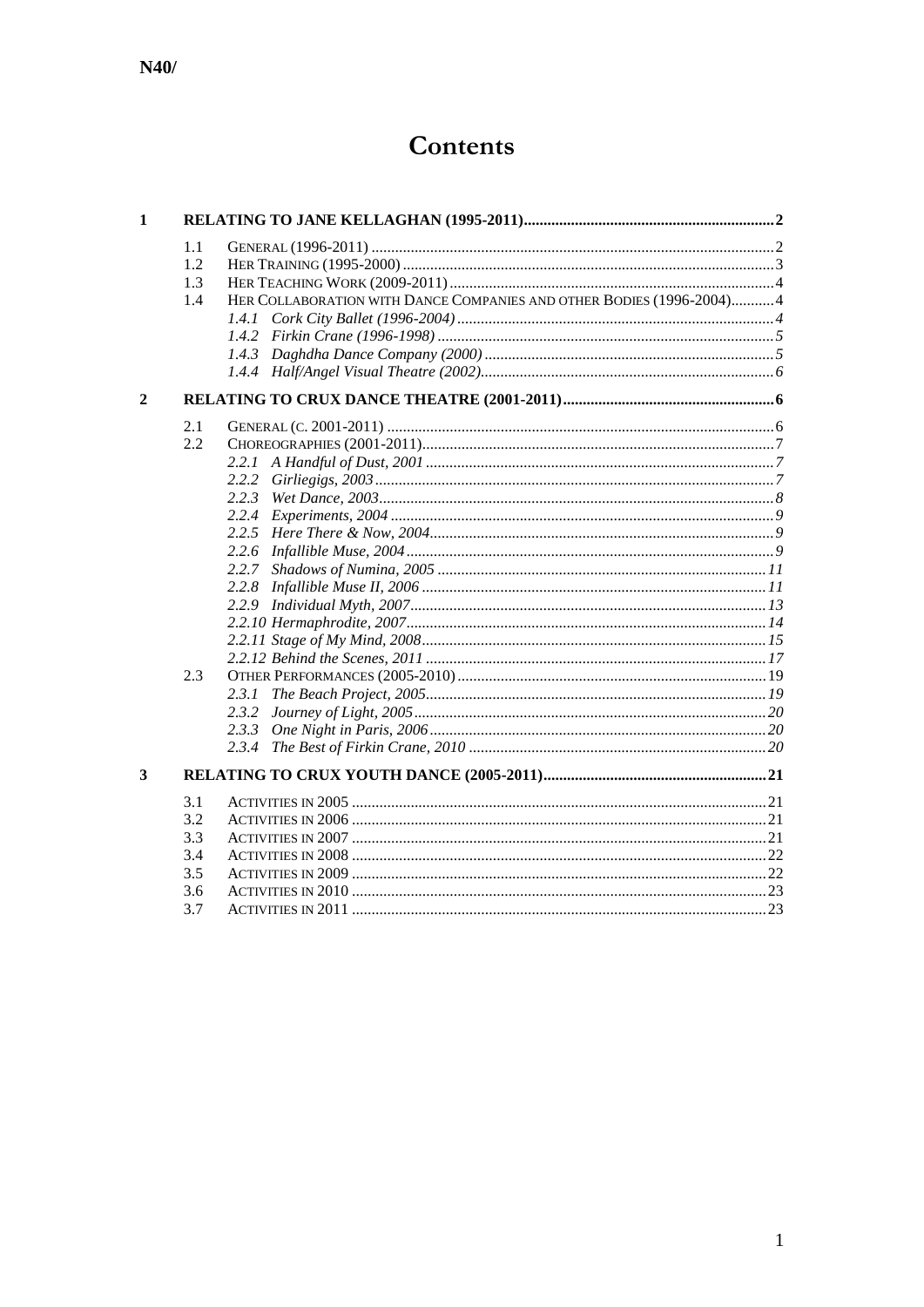**1/1/6** 4 February 2009 (date of original) Photocopy of a press cutting of the 'Local Heroes – Real Role Models for Real Women' column from the *Evening Echo*, featuring Jane Kellaghan. Outsize.

**N40/**

# **The Jane Kellaghan Papers**

# <span id="page-4-0"></span>**1 RELATING TO JANE KELLAGHAN (1995-2011)**

# <span id="page-4-1"></span>**1.1 General (1996-2011)**

# **1/1/1** [c. 1996] (date of originals) Photocopies of press cuttings relating to Jane Kellaghan, the events that led her to a dancing career, and her early life as a teacher at Firkin Crane dance school. One item outsize. 3 pp. **1/1/2** [c. 1996-1999] (date of original)

Photocopy of a press cutting relating to Riverdance and the way it changed Irish dancing. The persons interviewed in the article include Jane Kellaghan. Outsize.

1 p.

1 p. **1/1/3** 29 October 2001 (date of original) Photocopy of a photograph from the *Irish Examiner* of a masked reveller participating in the Junior Chamber Jazz weekend parade in Cork. A handwritten note identifies the person as Jane Kellaghan. Outsize. 1 p. **1/1/4** 14 April 2004 (date of original) Photocopy of a press cutting from the *Evening Echo* in which Jane Kellaghan talks about juggling a dancing career with teaching and being a full-time mother. Outsize. 1 p. **1/1/5** 29 August 2007 (date of original) Photocopy of a press cutting from the *Evening Echo* in which Jane Kellaghan talks about juggling motherhood with running a successful dance theatre. Outsize. 2 pp.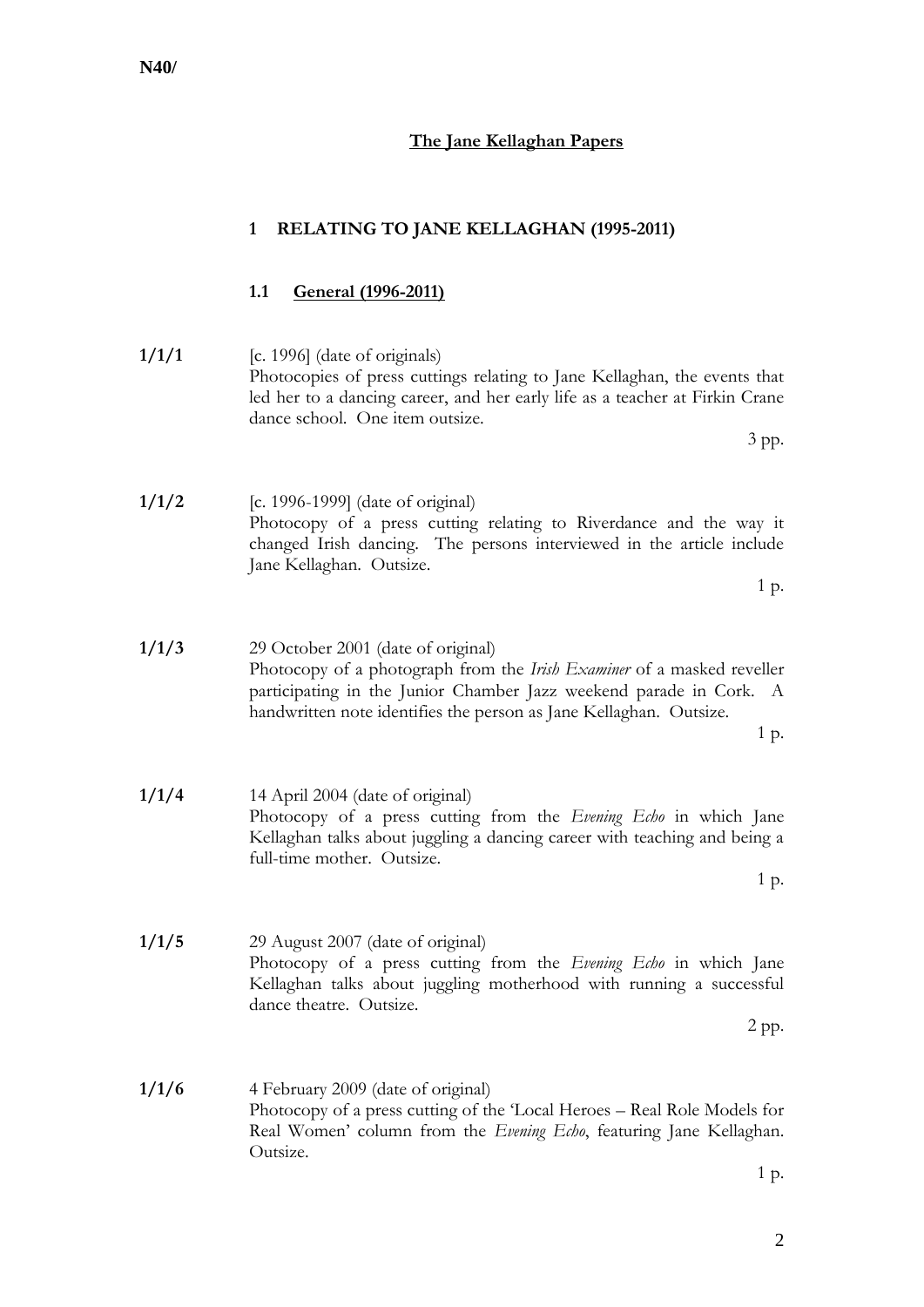| 1/1/7 | 13 April 2010 (date of original)                                          |
|-------|---------------------------------------------------------------------------|
|       | Photocopy of a press cutting from the <i>Evening Echo</i> in which Jane   |
|       | Kellaghan answers questions about her training, her style as a performer, |
|       | the best parts of her job, and her upcoming projects.                     |
|       |                                                                           |

1 p.

**1/1/8** 21 September 2011 (date of original) Photocopy of a press cutting from the *Evening Echo* in which Jane Kellaghan answers questions about her personality, qualifications, typical day, and the nature of her job. Outsize.

1 p.

#### <span id="page-5-0"></span>**1.2 Her Training (1995-2000)**

Also see **1/1/7-8**

**1/2/1** 1995 (date of original) Black and white photograph printed on a sheet of paper of Dylan Quinn and Jane Kellaghan performing in Jonathon Lunn's choreography *Figures of Speech* at the Northern School of Contemporary Dance.

1 p.

**1/2/2** 1995 (date of original) Black and white photograph printed on a sheet of paper of Amanda King and Jane Kellaghan performing in Jonathon Lunn's choreography *Figures of Speech* at the Northern School of Contemporary Dance.

1 p.

**1/2/3** 2000 Black and white photograph (252 x 202 mm) of Jane Kellaghan performing in her work *Invisible Woman*, choreographed as part of her master's degree at the University of Limerick.

1 item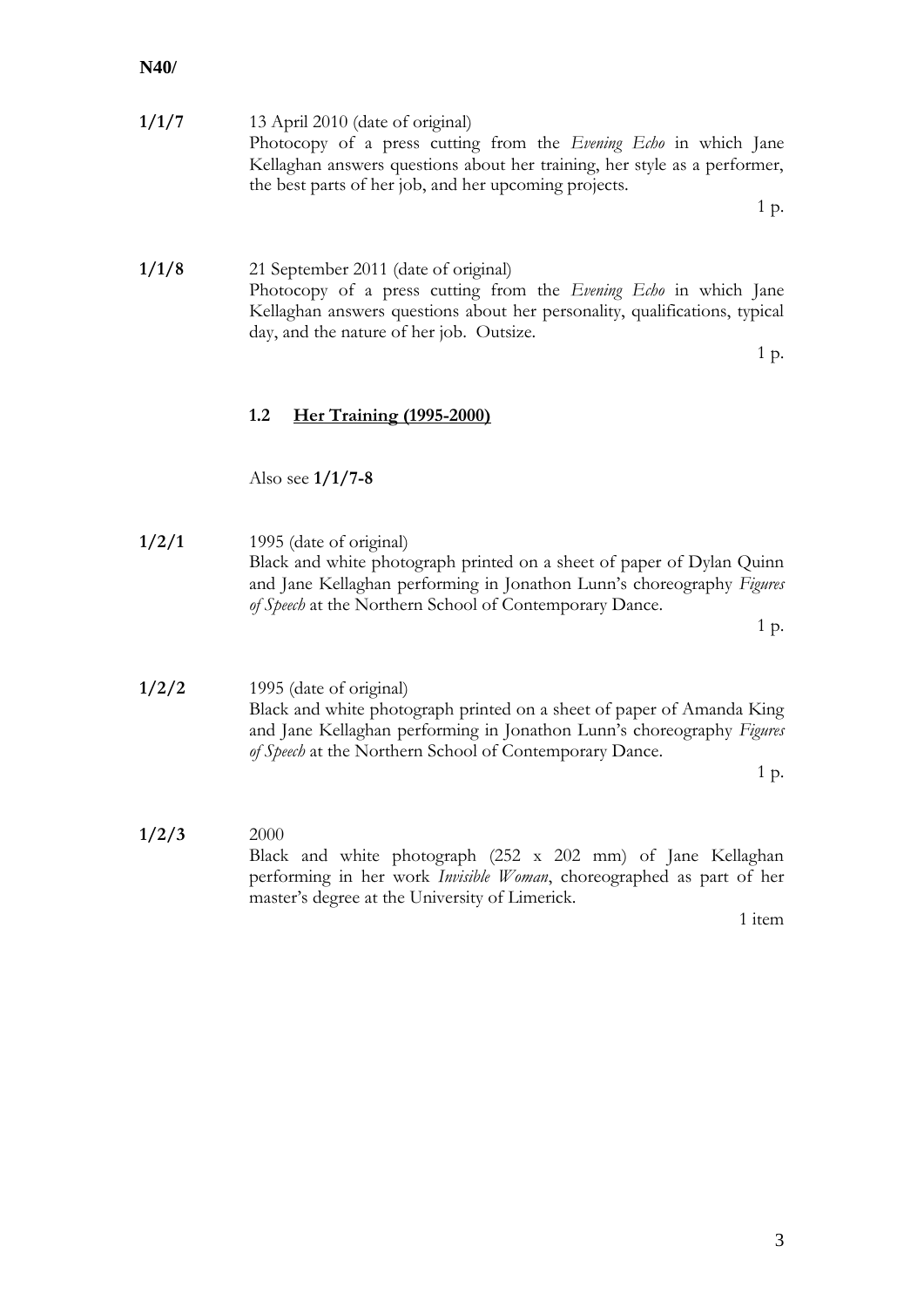## <span id="page-6-0"></span>**1.3 Her Teaching Work (2009-2011)**

#### Also see **1/1/1** and **1/1/4**

## **1/3/1** 2009 (date of original) Colour photograph printed on a sheet of paper of Tanya Souby and Geraldine Vessier in discussion with their mentor Jane Kellaghan during the Firkin Crane Blank Canvas project for professional artists set up and run by Jane Kellaghan.

1 p.

**1/3/2** 2009 (date of original) Two colour photographs printed on sheets of paper of Jane Kellaghan working with student dancers.

2 pp.

**1/3/3** 2010-2011 (dates of originals) Photocopies of press cuttings from the *Evening Echo* and *Cork Independent* relating to performances by Coláiste Stiofáin Naofa's dance diploma students, taught by Jane Kellaghan.

4 pp.

#### <span id="page-6-1"></span>**1.4 Her Collaboration with Dance Companies and other Bodies (1996-2004)**

#### <span id="page-6-2"></span>**1.4.1 Cork City Ballet (1996-2004)**

**1/4/1/1** 1996:1998:2002 (dates of originals) Photocopies of press cuttings from assorted newspapers relating to Jane Kellaghan and her work with Aidan Foley, artistic director and principal dancer of Cork City Ballet. Also references to and articles concerning the Firkin Crane New Works series and the Cork Midsummer Arts Festival *A Sense of Cork* (for which also see **1/4/2/4**).

8 pp.

**1/4/1/2** 2002 (date of originals) Black and white photographs printed on sheets of paper of Jane Kellaghan performing in her work *Mirrored Moments*, choreographed for Cork City Ballet.

3 pp.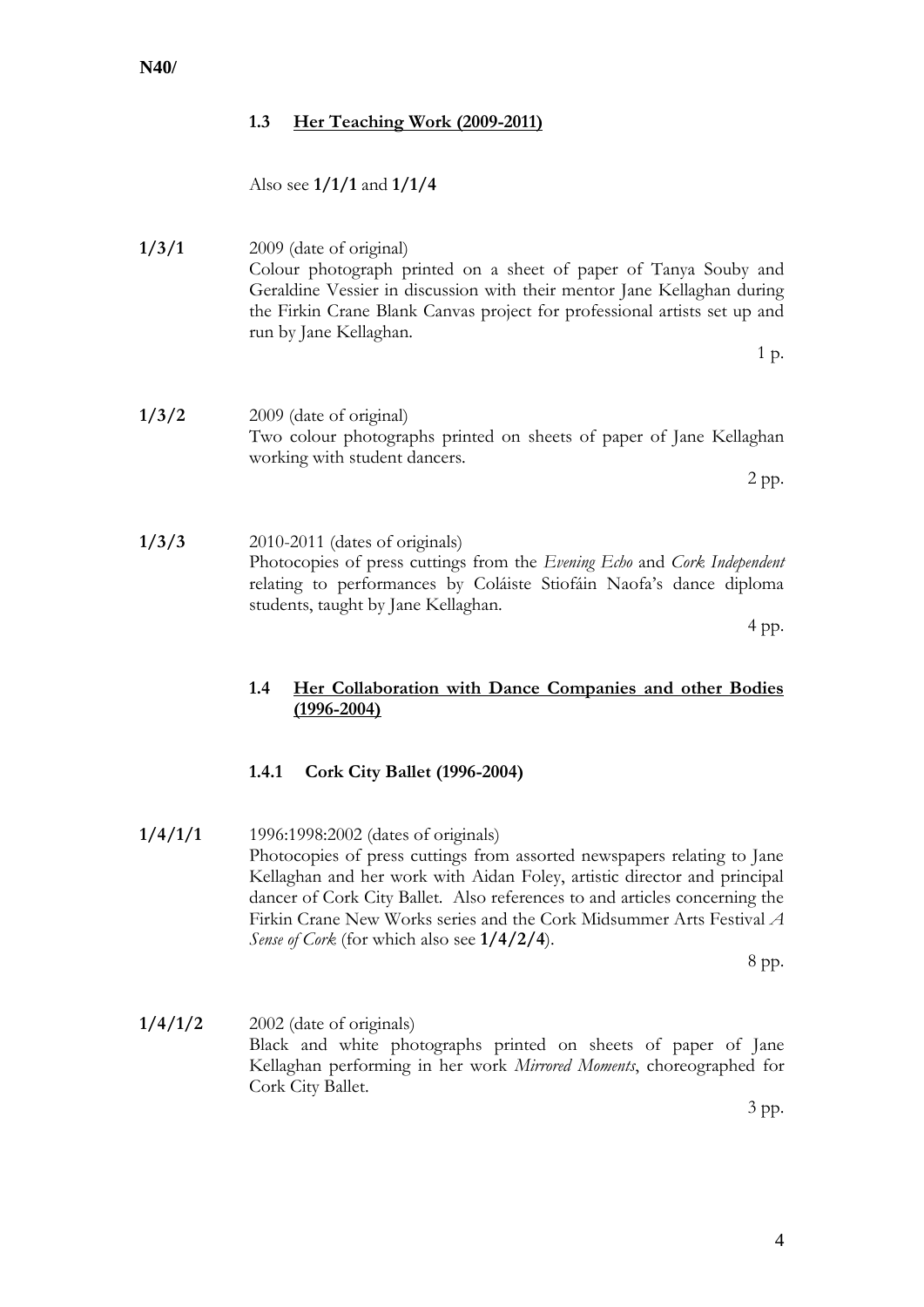**1/4/1/3** 2004 (date of originals) Three colour photographs printed on a sheet of paper of Jane Kellaghan, Inma Moya, Sarah Gash, and Ursula Chapman performing in *Veiled Illuminations*, choreographed for Cork City Ballet.

1 p.

#### <span id="page-7-0"></span>**1.4.2 Firkin Crane (1996-1998)**

Also see **1/1/1**, **1/3/1**, **1/4/1/1**, **2/1/3-4**, **2/2/3/1-8**, **2/2/7/3**, **2/2/11/5-6**, **2/2/11/14**, **2/2/12**, and **2/3/4/1-3**

**1/4/2/1** 1996 (date of original) Colour photograph printed on a sheet of paper of Amanda Gregory performing in Jane Kellaghan's choreography *Optional Cut*, commissioned by the Firkin Crane New Works Series.

1 p.

**1/4/2/2** 1996 (date of original) Colour photograph printed on a sheet of paper of Nonie Bradley, Michael Johnson, and Amanda Gregory performing in Jane Kellaghan's choreography *After Eights*, commissioned by the Firkin Crane New Works Series.

1 p.

**1/4/2/3** 13 March 1998 (date of original) Photocopy of a press cutting from *The Examiner* relating to Firkin Crane's evening of *Solo Independents* '98 in celebration of International Woman's Day. The performers included Jane Kellaghan.

1 p.

**1/4/2/4** June 1998 Poster promoting the event *Platform for Cork Dance*, an evening of dance at Firkin Crane, Cork on 26 June 1998 as part of the Cork Midsummer Arts Festival *A Sense of Cork*. Performers included Jane Kellaghan. Outsize. 1 item

#### <span id="page-7-1"></span>**1.4.3 Daghdha Dance Company (2000)**

**1/4/3/1** [September 2000] Black and white photograph (203 x 295 mm) by Derek Speirs of Jane Kellaghan and Treva Offutt of Daghdha Dance Company performing in Yoshiko Chuma's *Reverse Psychology in Gear*.

1 item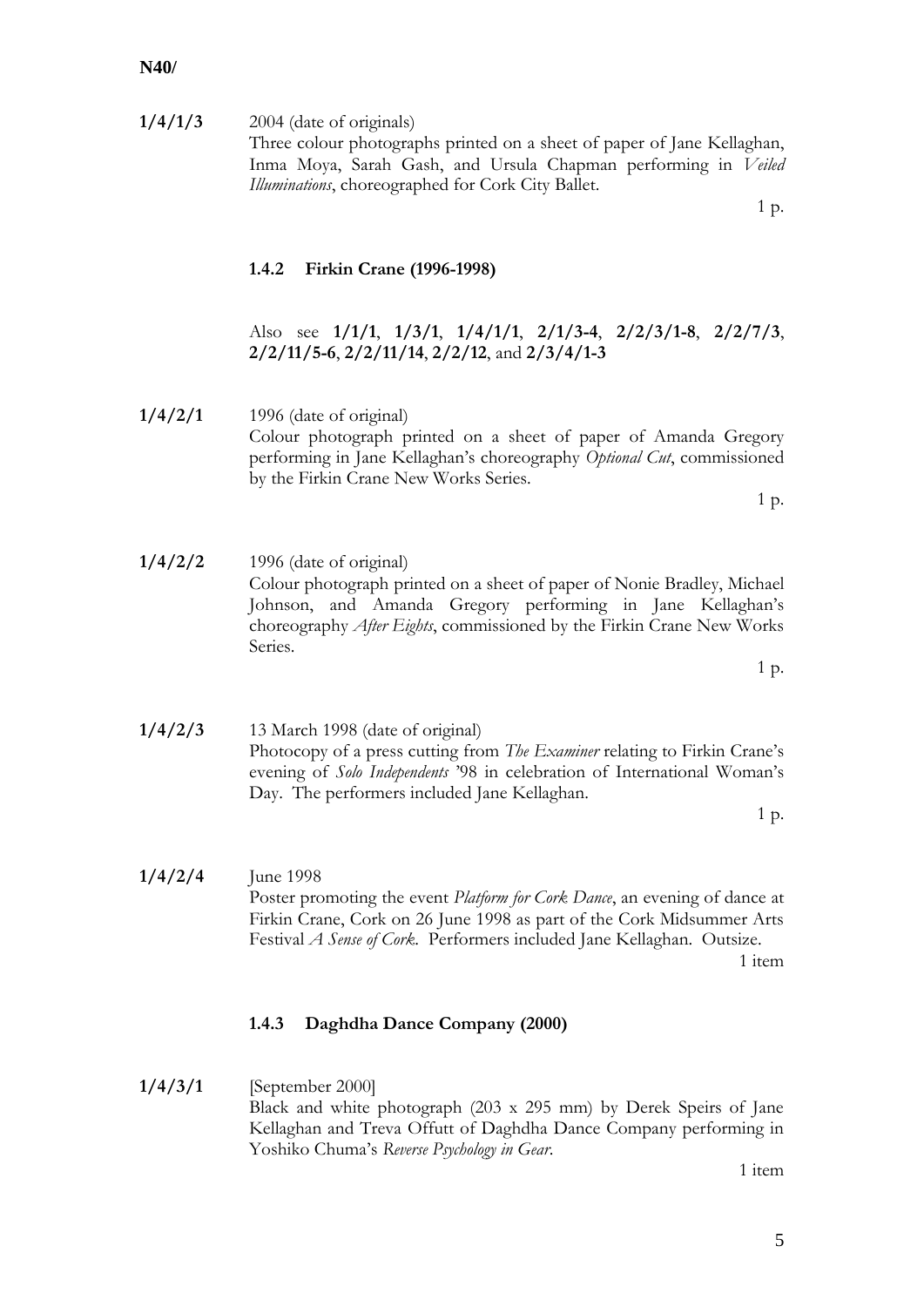**1/4/3/2** [November 2000] (date of original) Colour photograph printed on a sheet of paper of Jane Kellaghan and Anthony Phillips of Daghdha Dance Company performing in Terry Creach's choreography [*Kim*].

1 p.

**1/4/3/3** [November] 2000 (date of original) Colour photograph printed on a sheet of paper of Jane Kellaghan of Daghdha Dance Company performing in Mark Baldwin's choreography [*The State*].

1 p.

#### <span id="page-8-0"></span>**1.4.4 Half/Angel Visual Theatre (2002)**

**1/4/4/1** 2002 Black and white photographs printed on sheets of paper of Jools Gilson Ellis and Jane Kellaghan of Half/Angel Visual Theatre performing in *Spinstren*.

2 pp.

#### <span id="page-8-1"></span>**2 RELATING TO CRUX DANCE THEATRE (2001-2011)**

#### <span id="page-8-2"></span>**2.1 General (c. 2001-2011)**

Also see **2/2/8/9**

**2/1/1** [c. 2001-2011] (date of original) Photocopy of a flyer promoting CruX Dance Theatre, containing a collage of images from the company's performances.

1 p.

**2/1/2** [c. 2001-2011] (date of original) Photocopy of a brochure promoting CruX Dance Theatre, containing images from the company's performances and an outline of its background and aims.

2 pp.

**2/1/3** [2002] (date of original) Colour photograph printed on a sheet of paper of Philippa Donellan, Jane Kellaghan, and Sarah Gash with mentor Susan Rehorst during CruX Dance Theatre's choreographic mentorship residency at Firkin Crane.

1 p.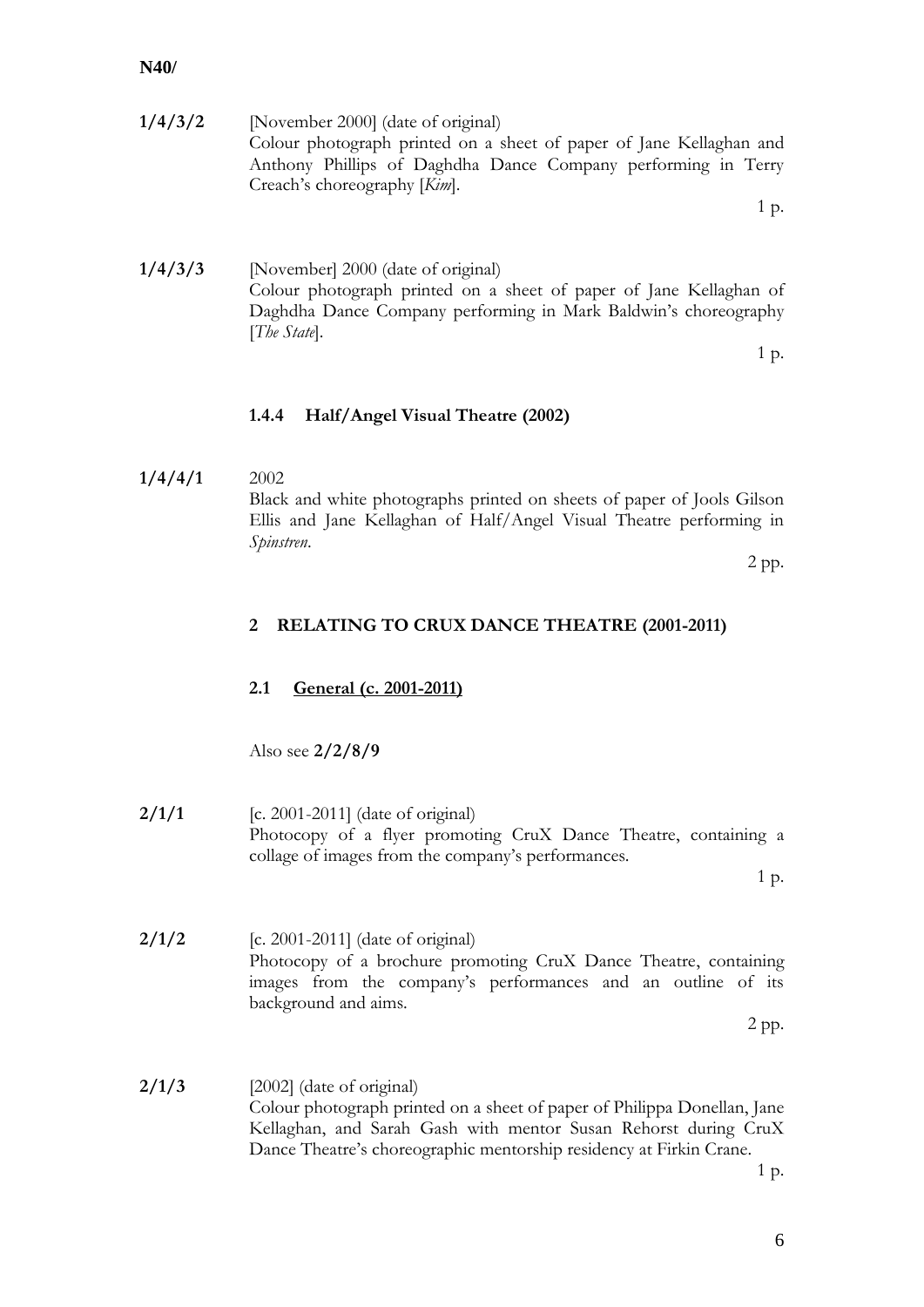| 2/1/4 | $[2002]$ (date of original)                                         |
|-------|---------------------------------------------------------------------|
|       | Colour photograph printed on a sheet of paper of Jane Kellaghan and |
|       | Sarah Gash rehearsing during CruX Dance Theatre's choreographic     |
|       | mentorship residency at Firkin Crane.                               |
|       |                                                                     |

1 p.

**2/1/5** June 2004 (date of originals) Photocopies of press cuttings from the *Evening Echo* and *Irish Examiner* relating to the launch of the Cork 2005/ Credit Union residencies programme. The cuttings feature photographs of Brendan Quinn, Chairman of the Cork chapter of credit unions with Jane Kellaghan and Sarah Gash of CruX Dance Theatre.

2 pp.

**2/1/6** August 2008 (date of original) Photocopy of a flyer promoting dance workshops at the Simon Ryan Theatre, Tipperary by CruX Dance Theatre on 5-9 August 2008.

2 pp.

#### <span id="page-9-0"></span>**2.2 Choreographies (2001-2011)**

#### <span id="page-9-1"></span>**2.2.1 A Handful of Dust, 2001**

**2/2/1/1** [23 November] 2001 (date of original) Colour photograph printed on a sheet of paper of Jane Kellaghan of CruX Dance Theatre performing in her dance work *A Handful of Dust*.

1 p.

#### <span id="page-9-2"></span>**2.2.2 Girliegigs, 2003**

## **2/2/2/1** 2003 DVD containing a recording of a performance of *Girliegigs* by Jane Kellaghan, Ursula Chapman, Inma Moya, and Sarah Gash of CruX Dance Theatre. Duration 00:03:49.

1 item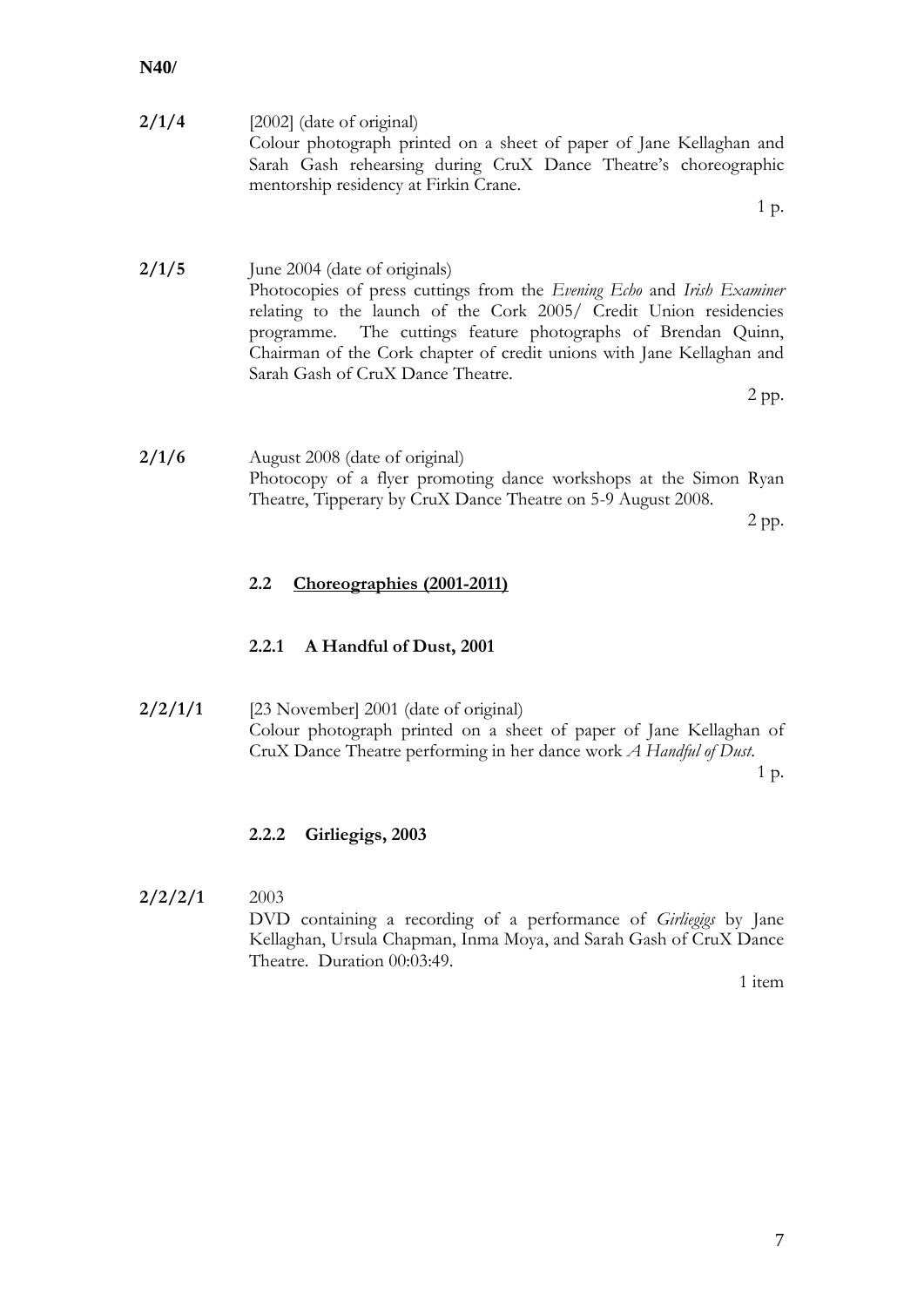# <span id="page-10-0"></span>**2.2.3 Wet Dance, 2003**

| 2/2/3/1 | [July] 2003 (date of original)<br>Photocopy of a collage of photographs featuring scenes from a<br>performance of Jane Kellaghan's choreography Wet Dance by Ursula<br>Chapman, Inma Moya, Jane Kellaghan, and Sarah Gash of CruX Dance<br>Theatre. The dance work was created as part of Firkin Crane's residency<br>programme. Outsize. |
|---------|-------------------------------------------------------------------------------------------------------------------------------------------------------------------------------------------------------------------------------------------------------------------------------------------------------------------------------------------|
|         | 1 p.                                                                                                                                                                                                                                                                                                                                      |
| 2/2/3/2 | [July 2003] (date of original)<br>Colour photograph printed on a sheet of paper of a scene from Wet<br>Dance.<br>1 p.                                                                                                                                                                                                                     |
| 2/2/3/3 | [July] 2003 (date of original)<br>Colour photograph printed on a sheet of paper of Jane Kellaghan, Sarah<br>Gash, and Ursula Chapman of CruX Dance Theatre performing in Wet<br>Dance.                                                                                                                                                    |
|         | 1 p.                                                                                                                                                                                                                                                                                                                                      |
| 2/2/3/4 | [July] 2003 (date of original)<br>Black and white photograph printed on a sheet of paper of Sarah Gash,<br>Inma Moya, and Jane Kellaghan of CruX Dance Theatre performing in<br>Wet Dance.                                                                                                                                                |
|         | 1 p.                                                                                                                                                                                                                                                                                                                                      |
| 2/2/3/5 | [July] 2003 (date of original)<br>Colour photograph printed on a sheet of paper of Sarah Gash, Ursula<br>Chapman, and Jane Kellaghan of CruX Dance Theatre performing in Wet<br>Dance.                                                                                                                                                    |
|         | 1 p.                                                                                                                                                                                                                                                                                                                                      |
| 2/2/3/6 | [July] 2003 (date of original)<br>Colour photographs printed on sheets of paper of Jane Kellaghan and<br>Sarah Gash of CruX Dance Theatre performing in Wet Dance.<br>2 pp.                                                                                                                                                               |
| 2/2/3/7 | [July] 2003 (date of original)<br>Colour photograph printed on a sheet of paper of Sarah Gash of CruX<br>Dance Theatre performing in Wet Dance.<br>1 p.                                                                                                                                                                                   |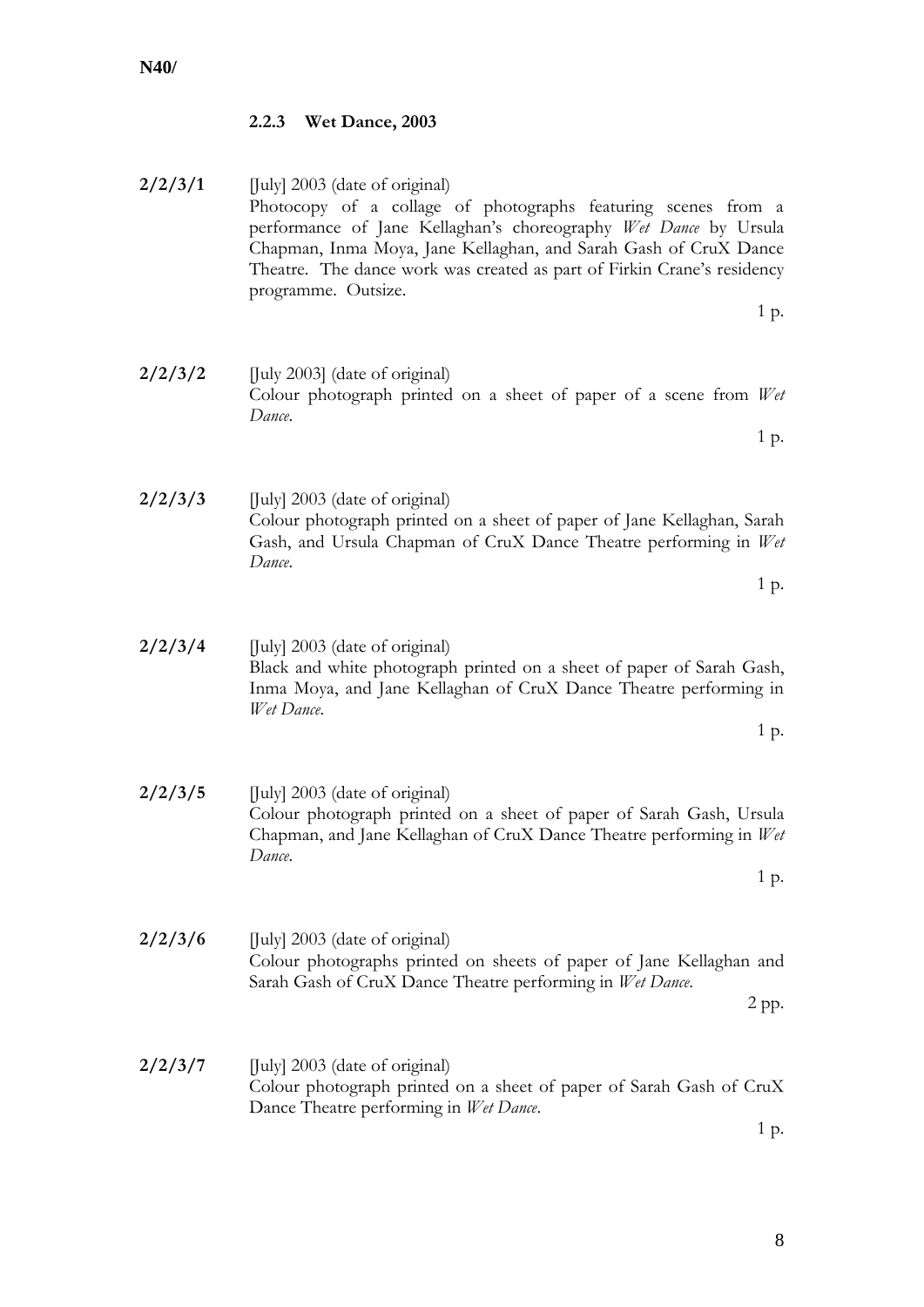**2/2/3/8** June-July 2003 (dates of originals) Photocopies of press cuttings relating to performances of *Wet Dance* at Firkin Crane, Cork. On the reverse of one page is a photocopy of a press cutting relating to a dance workshop for children by Jane Kellaghan at Triskel Arts Centre, Cork in 2000.

4 pp.

#### <span id="page-11-0"></span>**2.2.4 Experiments, 2004**

**2/2/4/1** [c. 2004-2005] (dates of originals) Five colour photographs printed on sheets of paper of Ursula Chapman and Inma Moya of CruX Dance Theatre performing in Jane Kellaghan's choreography *Experiments*.

2 pp.

#### <span id="page-11-1"></span>**2.2.5 Here There & Now, 2004**

**2/2/5/1** 2004 (date of original) Photocopy of a collage of photographs featuring scenes from a performance of Jane Kellaghan's choreography *Here There & Now* by Inma Moya, Ursula Chapman, and Jane Kellaghan of CruX Dance Theatre. Outsize.

1 p.

#### <span id="page-11-2"></span>**2.2.6 Infallible Muse, 2004**

**2/2/6/1** June 2004 Postcard promoting performances of *Infallible Muse* by CruX Dance Theatre at the Granary Theatre, [Cork] on 18-19 June 2004.

2 items

**2/2/6/2** [June] 2004 Brochure promoting performances of *Infallible Muse* by CruX Dance Theatre at the Granary Theatre as part of the Cork Midsummer Festival, with brief biographies of the performers.

2 items

**2/2/6/3** September 2004 Poster promoting performances of *Infallible Muse* by CruX Dance Theatre at the Church of Saints Michael and John, [Dublin] on 28-29 September 2004. Outsize.

1 item

9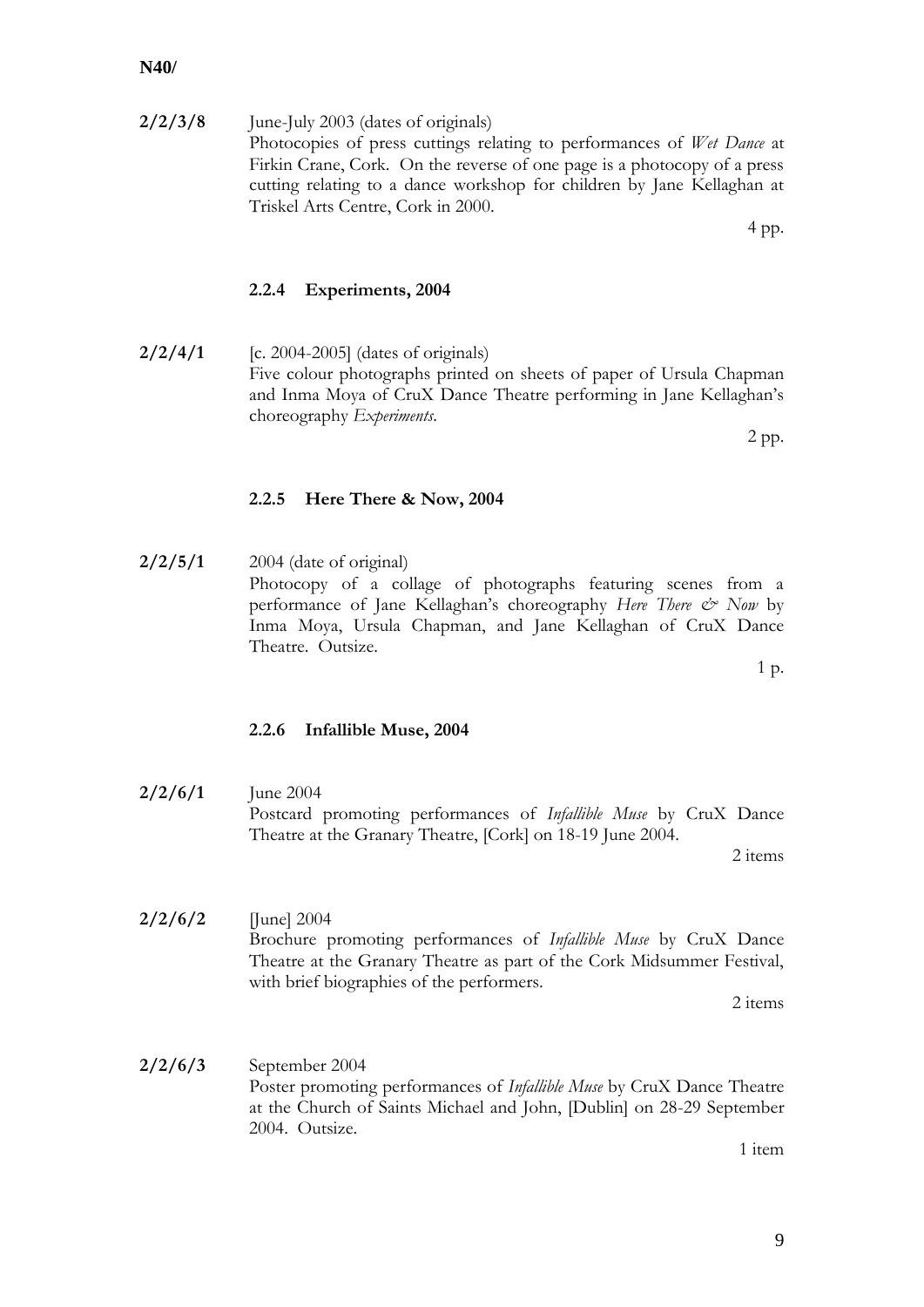| 2/2/6/4  | September 2004<br>Flyer promoting performances of <i>Infallible Muse</i> by CruX Dance Theatre<br>at the Church of SS Michael and John, [Dublin] on 28-29 September 2004<br>as part of the ESB Fringe Festival.<br>1 item                                                                                                                                                                                                                       |
|----------|-------------------------------------------------------------------------------------------------------------------------------------------------------------------------------------------------------------------------------------------------------------------------------------------------------------------------------------------------------------------------------------------------------------------------------------------------|
| 2/2/6/5  | [September] 2004 (date of original)<br>Photocopy of a flyer promoting performances of Infallible Muse by CruX<br>Dance Theatre as part of the ESB Dublin Fringe Festival, with short<br>biographies of company members.<br>$2$ pp.                                                                                                                                                                                                              |
| 2/2/6/6  | 30 September 2004 and 30 May 2005 (dates of originals)<br>Photocopy of a review from The Irish Times of a performance of Infallible<br>Muse by CruX Dance Theatre at the Church of SS Michael & John as part<br>of Dublin Fringe Festival. The reverse bears a photocopy of a press<br>cutting from The Irish Times relating to events taking place during Cork<br>Midsummer Festival, including The Beach Project, dated 30 May 2005.<br>2 pp. |
| 2/2/6/7  | 2004 (date of originals)<br>Photocopy of a collage of photographs featuring scenes from a<br>performance of Jane Kellaghan's choreography Infallible Muse by Ursula<br>Chapman, Inma Moya, Jane Kellaghan, and Sarah Gash of CruX Dance<br>Theatre. Outsize.<br>1 p.                                                                                                                                                                            |
| 2/2/6/8  | 2004 (date of originals)<br>Two colour photographs printed on a sheet of paper of Jane Kellaghan,<br>Inma Moya, Sarah Gash, and Ursula Chapman of CruX Dance Theatre<br>performing in Infallible Muse.<br>1 p.                                                                                                                                                                                                                                  |
| 2/2/6/9  | 2004 (date of originals)<br>Two colour photographs printed on a sheet of paper of Inma Moya and<br>Ursula Chapman of CruX Dance Theatre performing in Infallible Muse.<br>1 p.                                                                                                                                                                                                                                                                  |
| 2/2/6/10 | 2004 (date of originals)<br>Three colour photographs printed on a sheet of paper of Jane Kellaghan,<br>Sarah Gash, and Ursula Chapman of CruX Dance Theatre performing in<br>Infallible Muse.<br>1 p.                                                                                                                                                                                                                                           |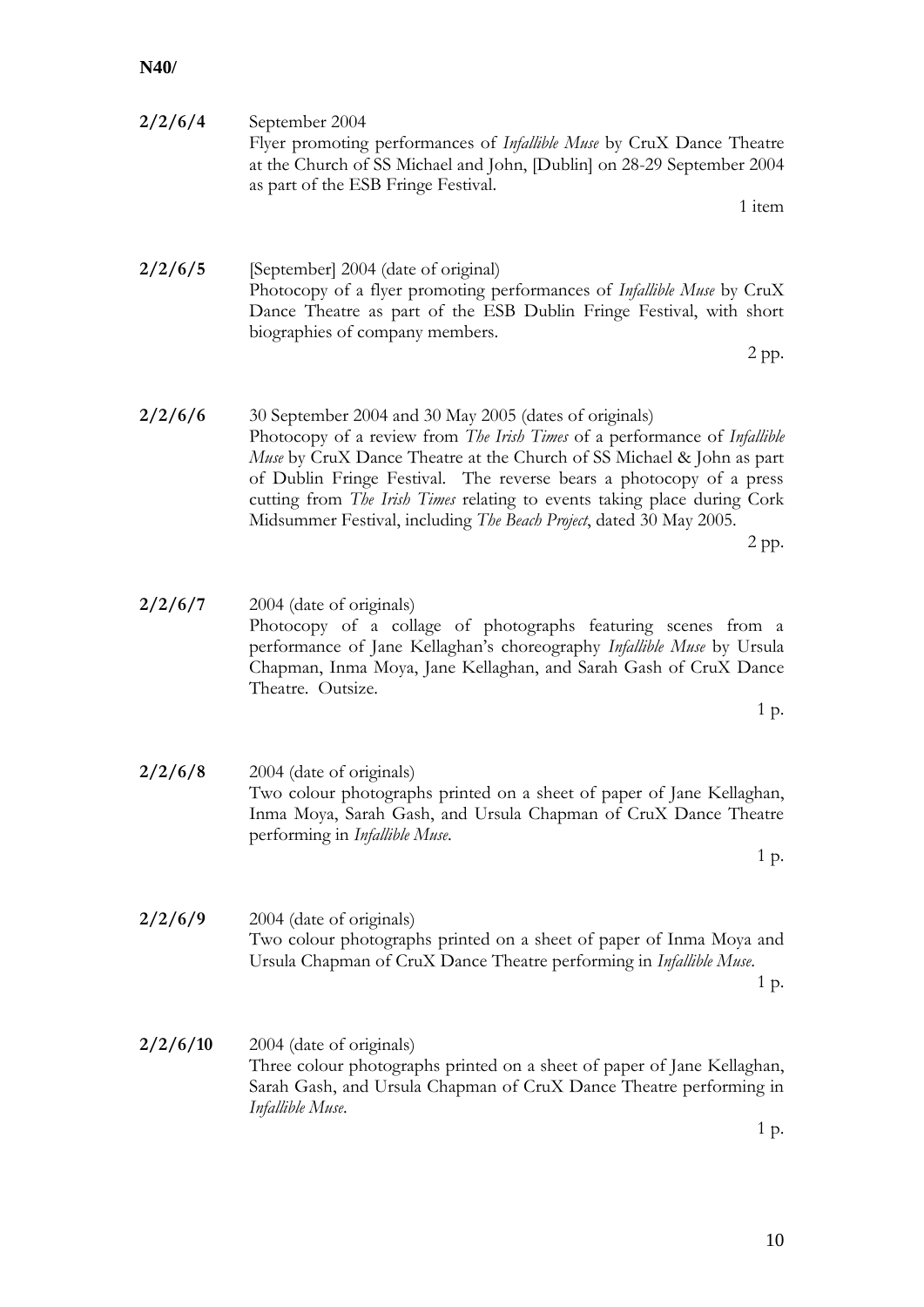#### **2/2/6/11** [2004?] (date of original) Colour photograph printed on a sheet of paper of Jane Kellaghan and Sarah Gash of CruX Dance Theatre [performing in *Infallible Muse*?].

1 p.

#### <span id="page-13-0"></span>**2.2.7 Shadows of Numina, 2005**

**2/2/7/1** 2005 (date of originals) Photocopy of a collage of photographs featuring scenes from a performance of Jane Kellaghan's choreography *Shadows of Numina* by Avril Murphy, Inma Moya, and Jane Kellaghan of CruX Dance Theatre. Outsize.

2 pp.

**2/2/7/2** 2005 (date of original) Colour photograph printed on a sheet of paper of Jane Kellaghan, Inma Moya, and Avril Murphy of CruX Dance Theatre performing in *Shadows of Numina*.

1 p.

**2/2/7/3** March 2005 and 11 March 1998 (dates of originals) Photocopy of a press cutting from Issue 2 (February 2005) of *Babel Magazine* relating to the forthcoming performance of *Shadows of Numina* in Liverpool on 8 March. The reverse bears a photocopy of a press cutting from *The Irish Times* relating to Jane Kellaghan and the *Solo Independents* presentation at the Firkin Crane, Cork dated 11 March 1998, for which also see **1/4/2/3**.

2 pp.

#### <span id="page-13-1"></span>**2.2.8 Infallible Muse II, 2006**

**2/2/8/1** September 2006 Poster promoting performances of *Infallible Muse II* by CruX Dance Theatre in Cork, Macroom, Ballymun, Longford, Mullingar, Athlone, Galway, and Listowel on 12-28 September 2006. Outsize.

1 item

**2/2/8/2** September 2006 Bookmark promoting performances of *Infallible Muse II* by CruX Dance Theatre in Cork, Macroom, Ballymun, Longford, Mullingar, Athlone, Galway, and Listowel on 12-28 September 2006.

1 item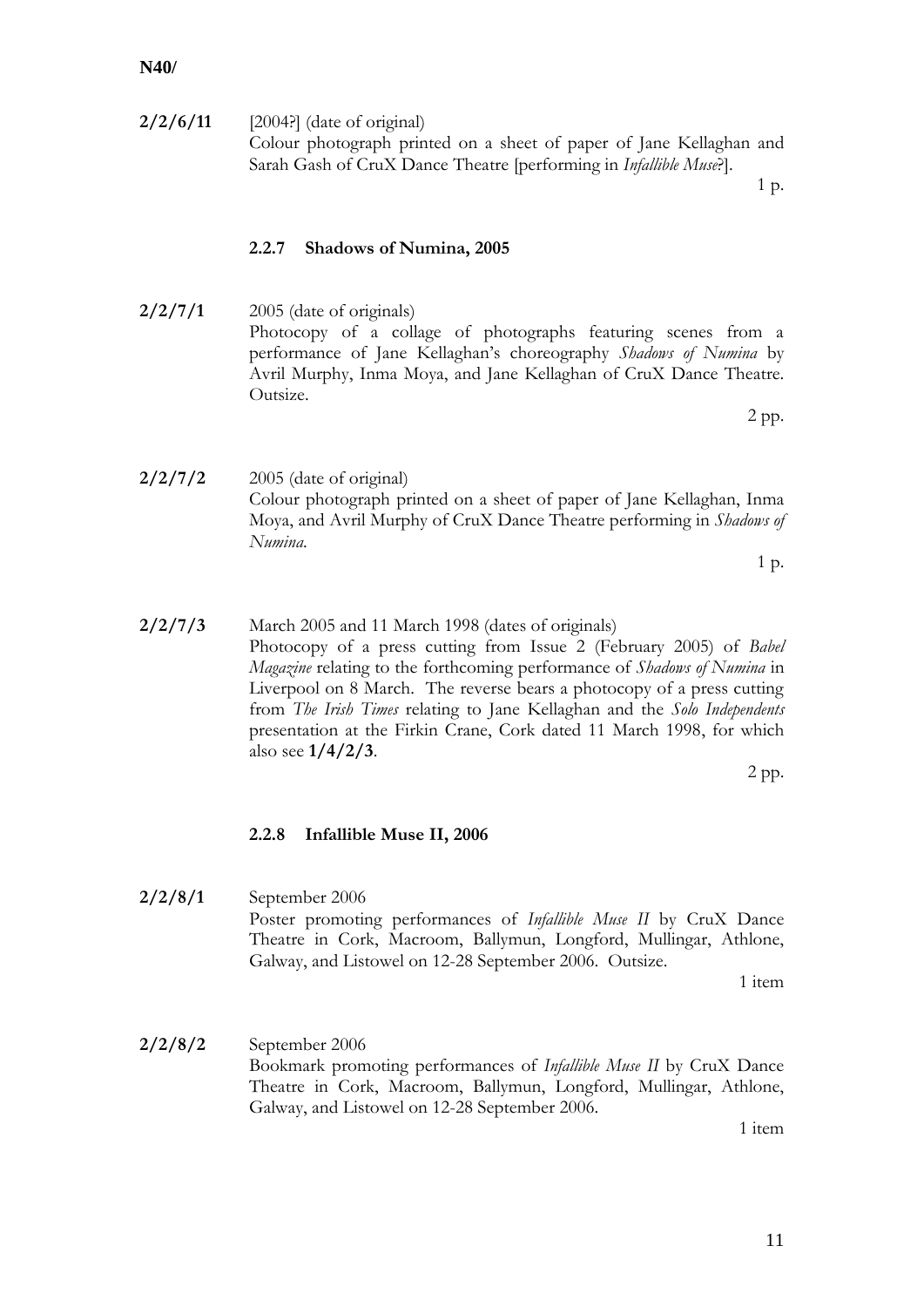| September 2006<br>Brochure promoting performances of <i>Infallible Muse II</i> by CruX Dance<br>Theatre in Cork, Macroom, Ballymun, Longford, Mullingar, Athlone,<br>Galway, and Listowel on 12-28 September 2006. With choreographic<br>notes and brief biographies of company members.<br>1 item                                                             | 2/2/8/3 |
|----------------------------------------------------------------------------------------------------------------------------------------------------------------------------------------------------------------------------------------------------------------------------------------------------------------------------------------------------------------|---------|
| July-September 2006 (date of original)<br>Photocopy of a page from a programme of events at the Town Hall<br>Theatre, Galway, promoting a performance of Infallible Muse II by CruX<br>Dance Theatre on 27 September 2006.<br>1 p.                                                                                                                             | 2/2/8/4 |
| c. September 2006 (date of original)<br>Photocopy of a page from the 2006 autumn/ winter programme of<br>events at the Briery Gap [Cultural Centre, Macroom] promoting Infallible<br>Muse II.<br>1 p.                                                                                                                                                          | 2/2/8/5 |
| June-September 2006 (dates of originals)<br>Photocopies of press cuttings from assorted newspapers relating to<br>performances of <i>Infallible Muse II</i> by CruX Dance Theatre.<br>10 pp.                                                                                                                                                                   | 2/2/8/6 |
| 12 September 2006 (date of original)<br>Photocopy of a press cutting from the Irish Examiner relating to the<br>forthcoming performance of Infallible Muse II at Firkin Crane, Cork.<br>Outsize.<br>1 p.                                                                                                                                                       | 2/2/8/7 |
| 26 September 2006 (date of original)<br>Photocopy of a press cutting from the Galway Independent in which Jane<br>Kellaghan answers questions about the forthcoming performance of<br>Infallible Muse II at the Town Hall Theatre in Galway, and about CruX<br>Dance Theatre Company, her career as a dancer and her hopes for the<br>future. Outsize.<br>1 p. | 2/2/8/8 |
| [September 2006?] (date of original)<br>Photocopy of page 8 of an unidentified issue of <i>Prodance News</i> promoting<br>forthcoming performances of Infallible Muse II. The reverse bears a<br>photocopy of a brochure promoting CruX Dance Theatre.<br>2 pp.                                                                                                | 2/2/8/9 |

12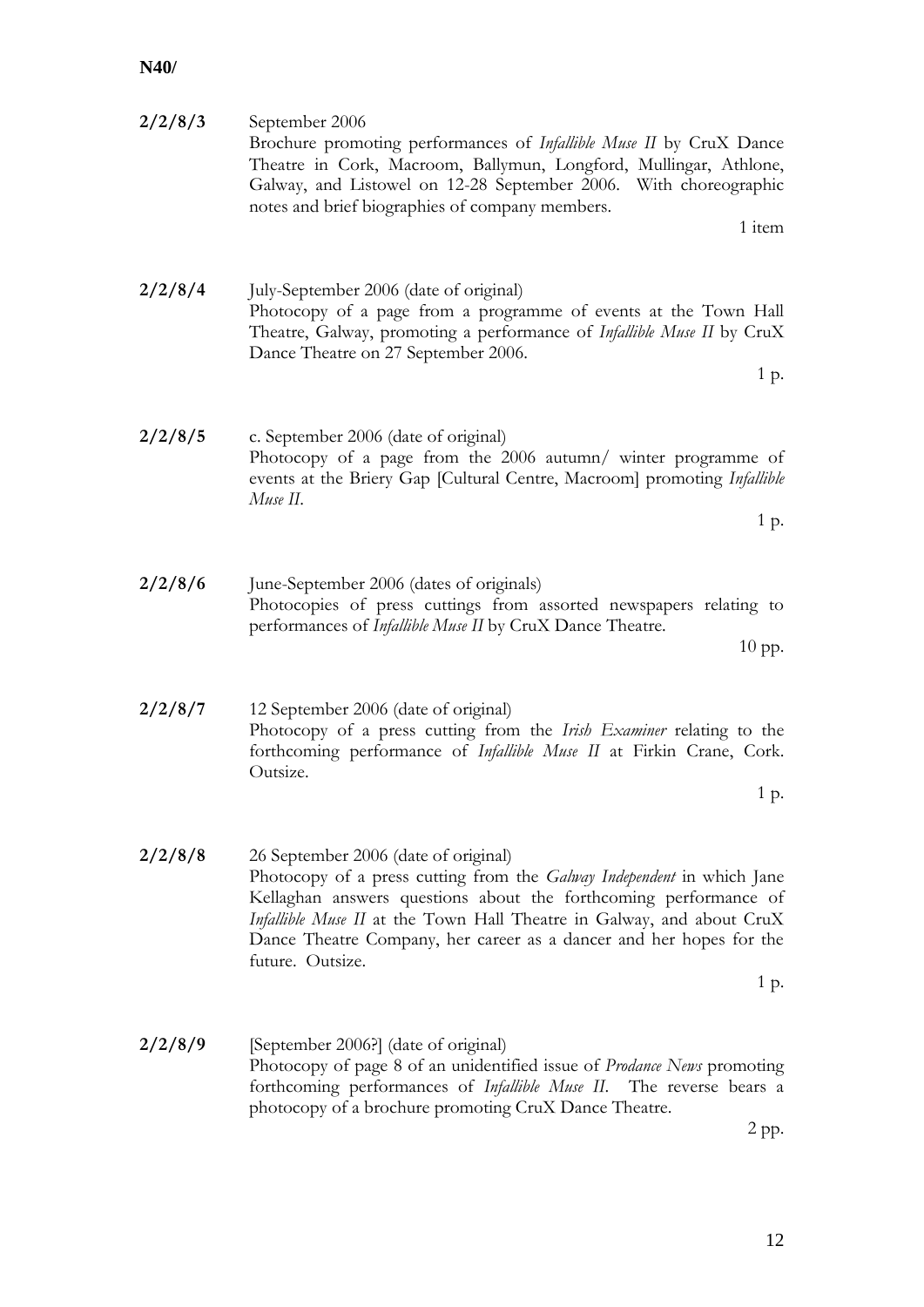<span id="page-15-0"></span>

| 2/2/8/10 | [September?] 2006 (date of originals)<br>Photocopy of a collage of photographs featuring scenes from a<br>performance of Infallible Muse II by Ursula Chapman, Inma Moya, Mark<br>Carberry, Eloy Casanova, and Olwin Grindley of CruX Dance Theatre.<br>Outsize. |
|----------|------------------------------------------------------------------------------------------------------------------------------------------------------------------------------------------------------------------------------------------------------------------|
|          | 1 p.                                                                                                                                                                                                                                                             |
| 2/2/8/11 | [September?] 2006 (date of original)<br>Colour photograph printed on a sheet of paper of Ursula Chapman, Inma<br>Moya, Mark Carberry, Eloy Casanova, and Olwin Grindley of CruX<br>Dance Theatre performing in <i>Infallible Muse II</i> .<br>1 p.               |
| 2/2/8/12 | [September?] 2006<br>DVD containing a recording of a performance of River from Infallible Muse<br>II by CruX Dance Theatre. Duration 00:07:36.<br>1 item                                                                                                         |
| 2/2/8/13 | September 2006<br>DVD containing a recording of a short edit (duration 00:07:17) and a live<br>performance (00:57:18) of <i>Infallible Muse II</i> at Deane Crowe Theatre,<br>Athlone on 22 September 2006.<br>1 item                                            |
|          | Individual Myth, 2007<br>2.2.9                                                                                                                                                                                                                                   |
|          | Also see $2/2/9/1-4$                                                                                                                                                                                                                                             |
| 2/2/9/1  | [August-September?] 2007 (date of originals)<br>Two colour photographs printed on a sheet of paper of Inma Moya, Mark<br>Carberry, Amy Lawson, Eloy Casanova, and Ursula Chapman of CruX<br>Dance Theatre performing in Individual Myth.<br>1 p.                 |
| 2/2/9/2  | [August-September?] 2007<br>DVD containing a recording of a short edit (duration 00:04:42) and a live<br>performance of <i>Individual Myth</i> (00:21:47) by CruX Dance Theatre.<br>1 item                                                                       |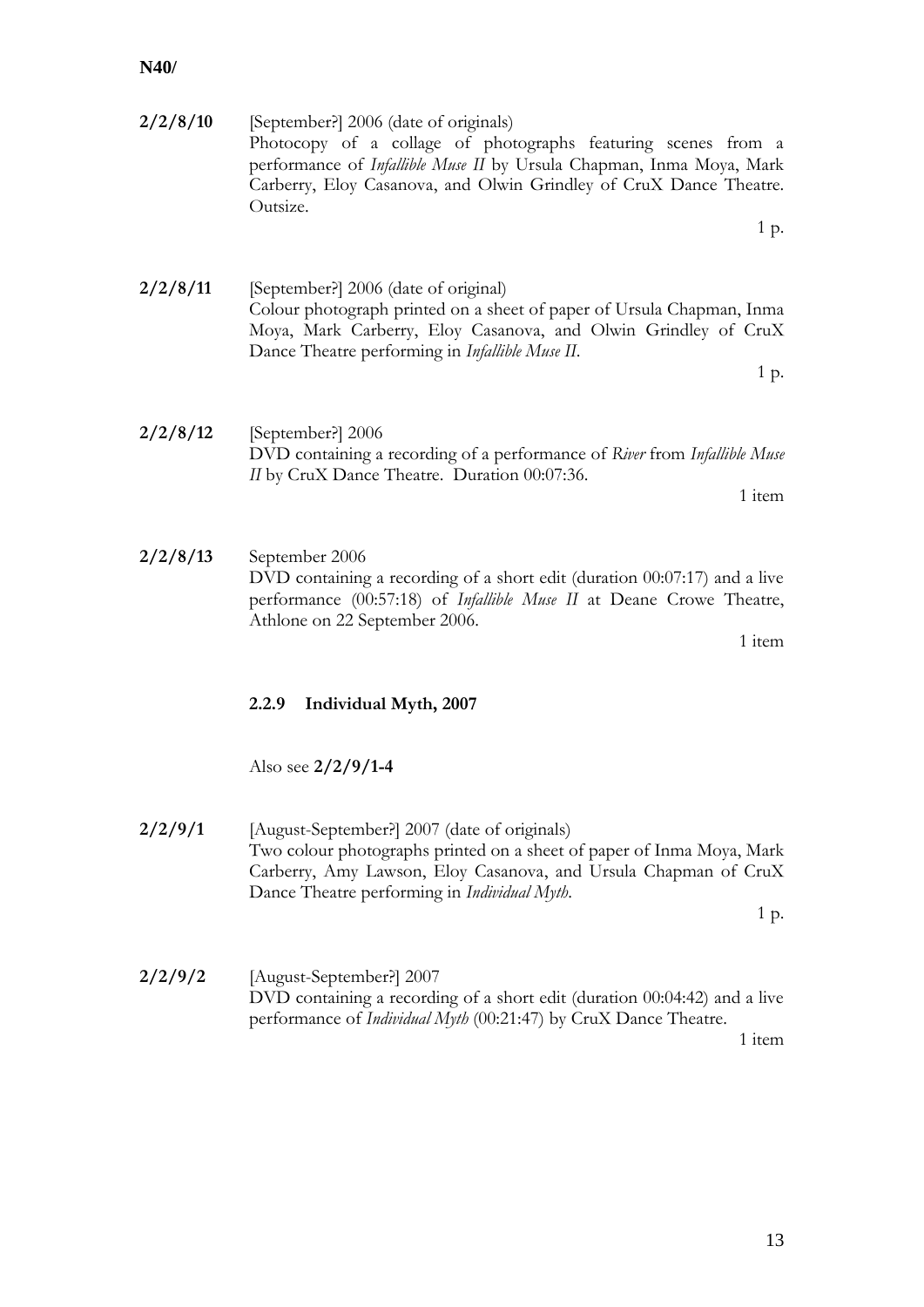# <span id="page-16-0"></span>**2.2.10 Hermaphrodite, 2007**

**2/2/10/1** August-September 2007 Poster promoting performances of a double bill of *Hermaphrodite* and *Individual Myth* by CruX Dance Theatre in Crosshaven, Galway, Dublin, Cork, Carrigaline, and Macroom on 31 August-22 September 2007. Outsize.

**2/2/10/2** August-September 2007 Card promoting performances of a double bill of *Hermaphrodite* and *Individual Myth* in Crosshaven, Galway, Dublin, Cork, Carrigaline, and Macroom on 31 August-22 September 2007.

**2/2/10/3** August-September 2007 Brochure promoting performances of a double bill of *Hermaphrodite* and *Individual Myth* in Crosshaven, Galway, Dublin, Cork, Carrigaline, and Macroom on 31 August-22 September 2007, with brief biographies of company members.

2 items

**2/2/10/4** August-November 2007 (dates of originals) Photocopies of press cuttings from assorted newspapers relating to performances of a double bill of *Hermaphrodite* and *Individual Myth* by CruX Dance Theatre.

15 pp.

- **2/2/10/5** [c. August-September] 2007 (date of original) Colour photograph printed on a sheet of paper of Ursula Chapman, Inma Moya, Mark Carberry, Abhilash Ningappa, and Amy Lawson performing in *Hermaphrodite*.
- **2/2/10/6** [c. August-September] 2007 (date of original) Colour photograph printed on a sheet of paper of Inma Moya and Amy Lawson of CruX Dance Theatre performing in *Hermaphrodite*.

1 p.

1 p.

**2/2/10/7** [c. August-September] 2007 DVD containing a recording of a short edit (duration 00:06:12) and a live performance of *Hermaphrodite* (00:39:36) by CruX Dance Theatre.

1 item

1 item

2 items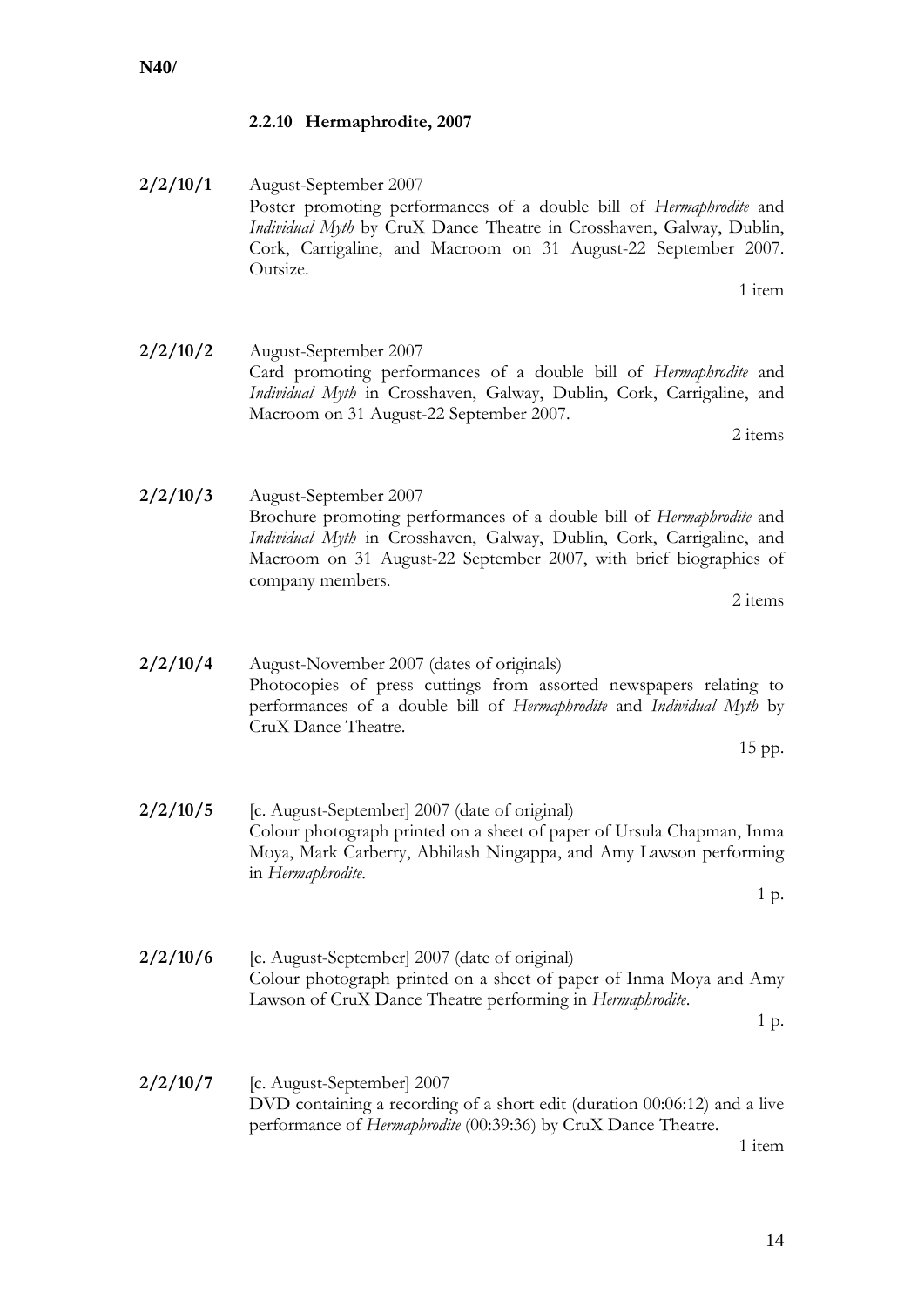# <span id="page-17-0"></span>**2.2.11 Stage of My Mind, 2008**

**2/2/11/1** September 2008 Poster promoting performances of *Stage of My Mind* by CruX Dance Theatre in Cork, Tipperary, Youghal, Bandon, and Bantry on 12-20 September 2008. The performance was made up of three 20-minute sections created by Jane Kellaghan, Fearghus Ó Conchúir, and Mairéad Vaughan. Outsize.

1 item

**2/2/11/2** September 2008 Bookmark promoting performances of *Stage of My Mind* in Cork, Tipperary, Youghal, Bandon, and Bantry on 12-20 September 2008.

1 item

**2/2/11/3** September 2008 As **2/2/11/2**, bearing a label promoting an additional performance in Mallow on 14 September 2008.

1 item

**2/2/11/4** [September?] 2008 Booklet accompanying performances of *Stage of My Mind*, containing the running order, credits, and brief biographies of the performers and other company members.

2 items

**2/2/11/5** 2008 (date of originals) Page of photocopies of assorted advertisements promoting performances of *Stage of My Mind*. The reverse bears a photograph of members of CruX Dance Theatre posing in front of the Firkin Crane theatre with Minister John Gormley.

2 pp.

- **2/2/11/6** 11 August and 12 September 2008 (dates of originals) Photocopy of a press cutting from the *Evening Echo* relating to the forthcoming performance of *Stage of My Mind* at the Mall Arts Centre, Youghal. The reverse contains a photocopy of a flyer promoting a performance of the work at Firkin Crane, Cork on 12 September [2008]. 2 pp.
- **2/2/11/7** August 2008 (date of original) Photocopy of page 12 of the August 2008 issue of *Dance Ireland News* relating to the forthcoming performance of *Stage of My Mind* at The Excel, Tipperary on 13 September 2008.

1 p.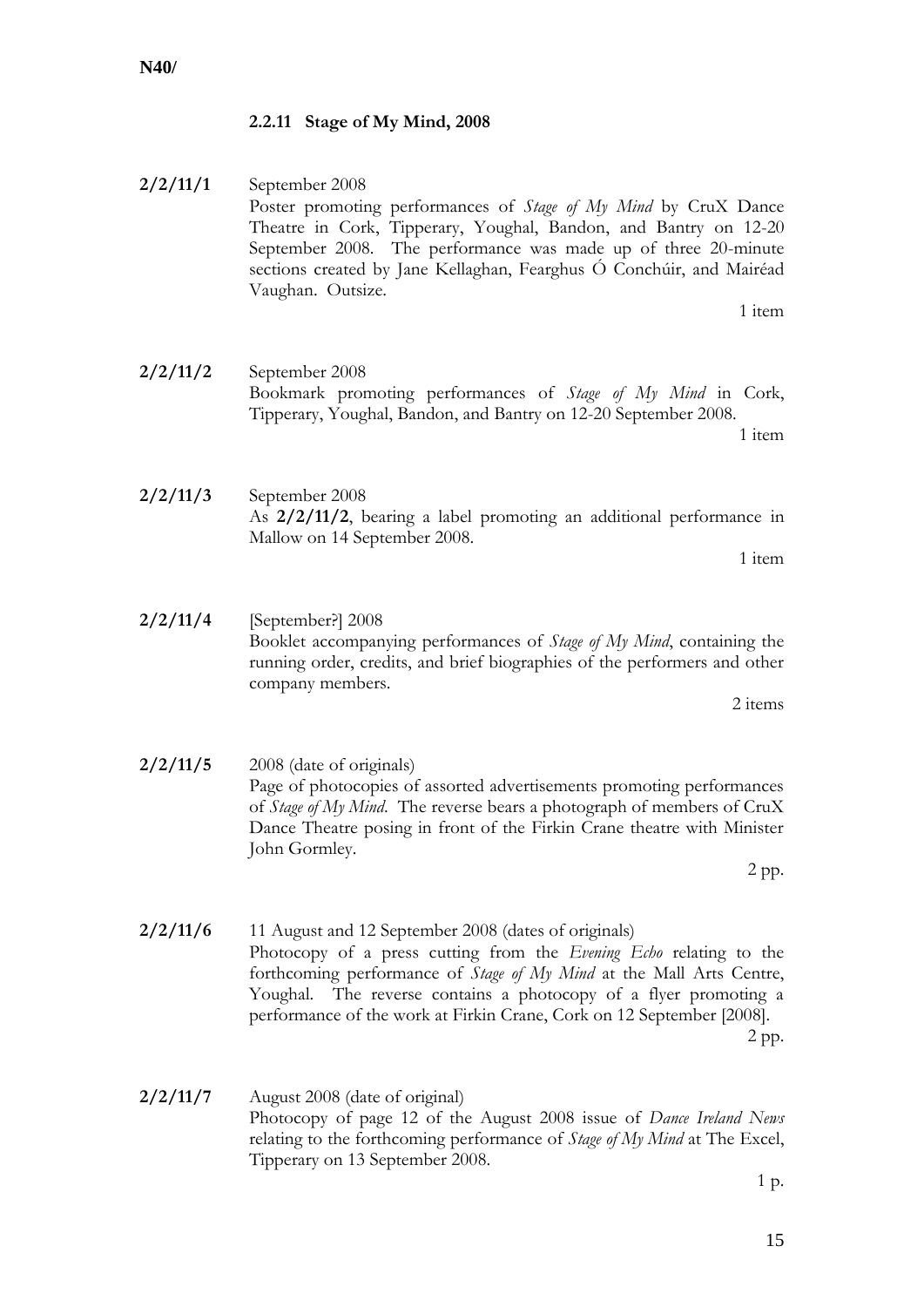| 2/2/11/8  | 4 September 2008 (date of original)<br>Photocopy of Jo Kerrigan's Theatre Nights column from the Evening Echo<br>containing a reference to forthcoming performances of Stage of My Mind<br>by CruX Dance Theatre in Cork, Tipperary, Youghal, Bandon, and<br>Bantry.                                                                         |
|-----------|----------------------------------------------------------------------------------------------------------------------------------------------------------------------------------------------------------------------------------------------------------------------------------------------------------------------------------------------|
|           | 1 p.                                                                                                                                                                                                                                                                                                                                         |
| 2/2/11/9  | 10 September 2008 (date of original)<br>Photocopy of a photograph from the <i>Irish Examiner</i> featuring Michael<br>Johnson, Matthew Morras, Diegi Cosignani, and Myong Hee Yamamoto<br>of CruX Dance Theatre rehearsing Stage of My Mind. Outsize.<br>1 p.                                                                                |
| 2/2/11/10 | 11 September 2008 (date of original)<br>Photocopy of a press cutting from the Irish Examiner relating to CruX<br>Dance Theatre's latest touring show, Stage of My Mind. Outsize.<br>1 p.                                                                                                                                                     |
| 2/2/11/11 | 10 and 12 September 2008 (dates of originals)<br>Photocopy of a photograph from the Evening Echo of Jane Kellaghan,<br>Ursula Chapman, and Samon Presland of CruX Dance Theatre rehearsing<br><i>Stage of My Mind.</i> The reverse bears a copy of 2/2/11/9.<br>$2$ pp.                                                                      |
| 2/2/11/12 | 20 September 2008 (date of original)<br>Photocopy of a press cutting from The Carrigdhoun relating to CruX Dance<br>Company's latest touring show, Stage of My Mind. On the reverse is a copy<br>of the 'Local Heroes' column featuring Jane Kellaghan, for which also see<br>$1/1/6$ .<br>1 p.                                              |
| 2/2/11/13 | September 2008 (date of original)<br>Photocopy of page 8 of the September 2008 issue of <i>Dance Ireland News</i><br>relating to forthcoming performances of <i>Stage of My Mind</i> by CruX Dance<br>Theatre.<br>1 p.                                                                                                                       |
| 2/2/11/14 | [September 2008] (date of originals)<br>Photocopy of a press cutting relating to forthcoming performances of<br>Stage of My Mind by CruX Dance Theatre. The reverse bears a photograph<br>of members of CruX Dance Theatre posing in front of the Firkin Crane<br>theatre with Minister John Gormley (for which also see 2/2/11/5).<br>2 pp. |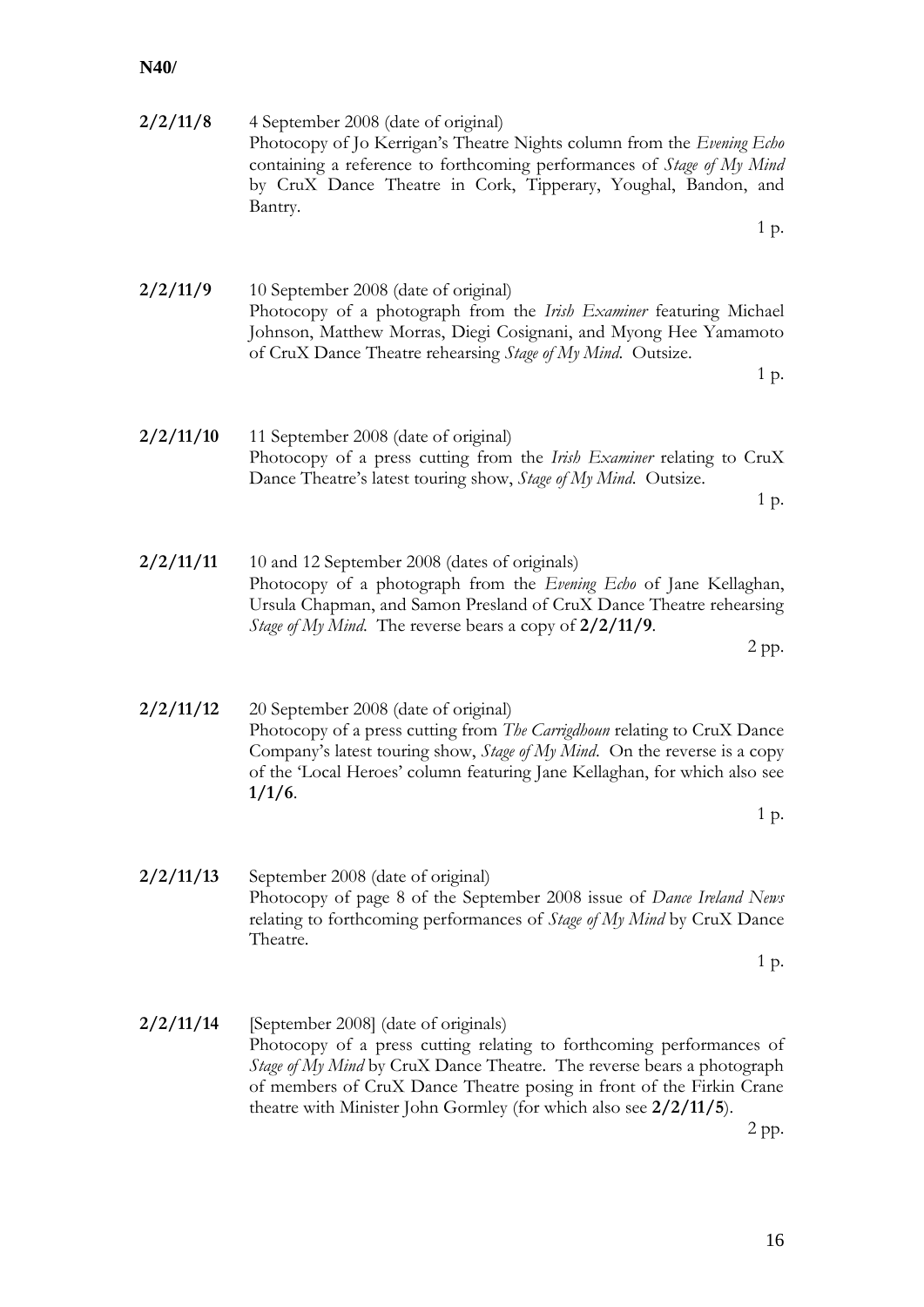**2/2/11/15** January 2009 (date of original) Photocopy of the cover of the January 2009 issue of *Dance Ireland News* featuring a scene from a performance of *Stage of My Mind* by CruX Dance Theatre.

1 p.

1 p.

1 p.

- **2/2/11/16** 2008 (date of original) Colour photograph printed on a sheet of paper of Michael Johnson, Diego Cosignani, Matthew Morris, and Myong Hee Yamamoto of CruX Dance Theatre performing in a scene choreographed by Fearghus Ó Conchúir as part of *Stage of My Mind*.
- **2/2/11/17** 2008 (date of original) Colour photograph by Staś Bernasinski printed on a sheet of paper of Myong Hee Yamamoto and Diego Cosignani of CruX Dance Theatre performing in a scene choreographed by Mairéad Vaughan as part of *Stage of My Mind*.
	- **2/2/11/18** 2008 (date of original) Colour photograph by Staś Bernasinski printed on a sheet of paper of Myong Hee Yamamoto and Diego Cosignani of CruX Dance Theatre performing in a scene choreographed by Mairéad Vaughan as part of *Stage of My Mind*.
	- **2/2/11/19** 2008 (date of original) Colour photograph by Staś Bernasinski printed on a sheet of paper of Ursula Chapman, Samon Presland, and Jane Kellaghan of CruX Dance Theatre performing in a scene choreographed by Jane Kellaghan as part of *Stage of My Mind*.
	- **2/2/11/20** 2008 DVD containing a recording of a performance of *Stage of My Mind* by CruX Dance Theatre. Duration 00:49:04.

1 item

#### <span id="page-19-0"></span>**2.2.12 Behind the Scenes, 2011**

**2/2/12/1** February 2011 Small poster promoting performances of *Behind the Scenes* by CruX Dance Theatre at Firkin Crane, Cork on 9 February 2011.

1 item

17

1 p.

1 p.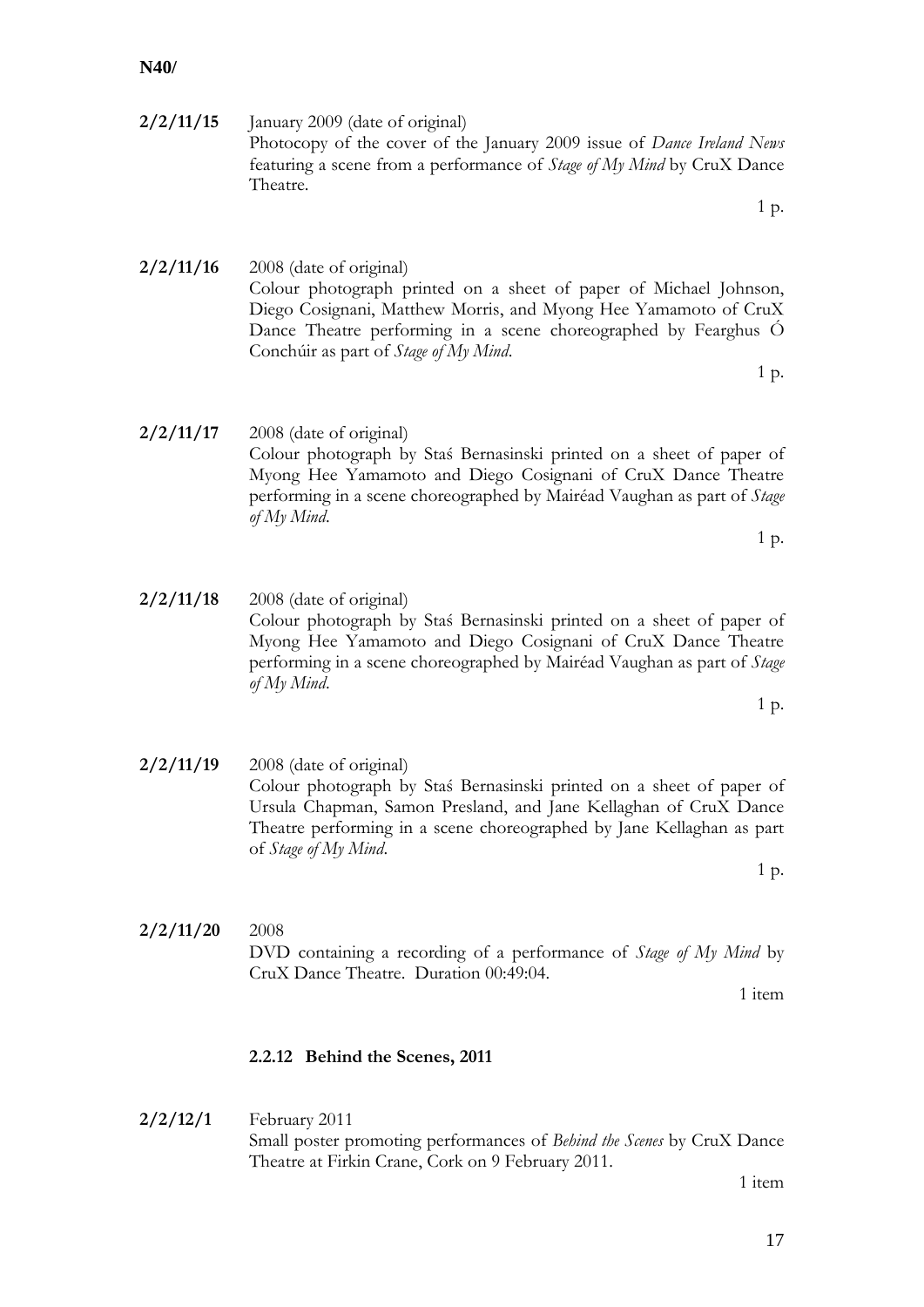| 2/2/12/2 | February 2011<br>Flyer promoting performances of Behind the Scenes by CruX Dance Theatre<br>at Carrigaline Court Hotel and Leisure Studio on 12 February 2011.<br>2 items                                                                      |
|----------|------------------------------------------------------------------------------------------------------------------------------------------------------------------------------------------------------------------------------------------------|
| 2/2/12/3 | [February?] 2011<br>Feedback sheet distributed by CruX Dance Theatre during performances<br>of Behind the Scenes, with a related image.<br>2 items                                                                                             |
| 2/2/12/4 | 8 February 2011 (date of original)<br>Photocopy of a press cutting from the Evening Echo relating to CruX<br>Dance Company's latest dance project Behind the Scenes and its<br>forthcoming performance at Firkin Crane, Cork. Outsize.<br>1 p. |
| 2/2/12/5 | 10 February 2011 (date of original)<br>Photocopy of a press cutting from The Cork News relating to an informal<br>preview of Behind the Scenes at Firkin Crane on 9 February 2011.<br>1 p.                                                     |
| 2/2/12/6 | 14 February 2011 (date of original)<br>Photocopy of a press cutting from the Evening Echo relating to Behind the<br>Scenes which will tour schools in the city and county of Cork. Outsize.<br>1 p.                                            |
| 2/2/12/7 | 15 February 2011 (date of original)<br>Photocopy of a photograph from the <i>Evening Echo</i> of a scene from the<br>performance of <i>Behind the Scenes</i> by CruX Dance Company at Firkin<br>Crane, Cork. Outsize.<br>1 p.                  |
| 2/2/12/8 | February 2011 (date of original)<br>Photocopy of a page from the February 2011 issue of <i>Dance Ireland News</i><br>relating to an informal preview of Behind the Scenes at Firkin Crane on 9<br>February 2011.<br>1 p.                       |
| 2/2/12/9 | 2011 (date of originals)<br>Seven colour photographs printed on sheets of paper of CruX Dance<br>Theatre performing with CruX Youth Dance in Behind the Scenes.<br>4 pp.                                                                       |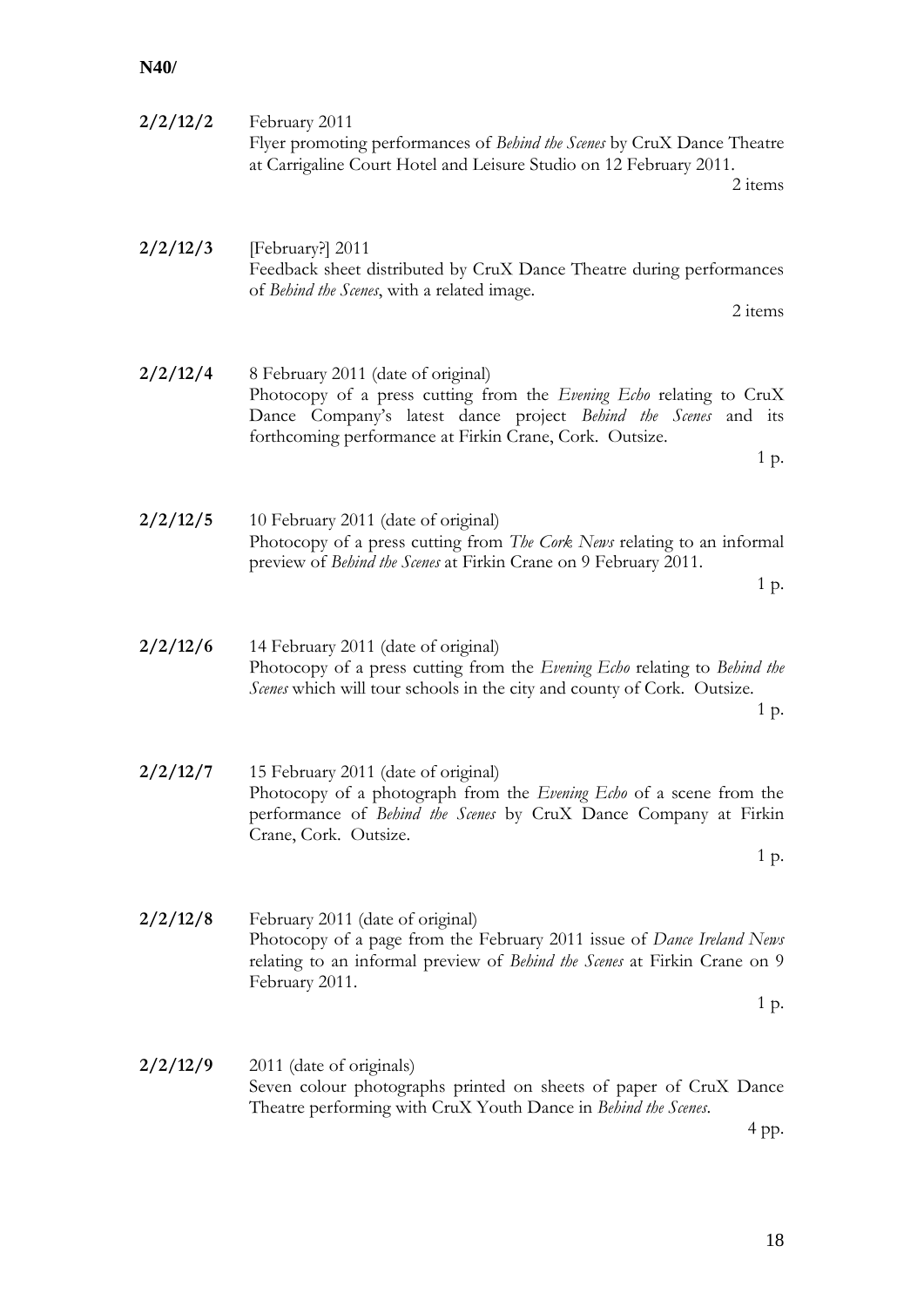**2/2/12/10** 2011 DVD containing a recording of a performance of *Behind the Scenes* by CruX Dance Theatre. Duration 01:00:21.

1 item

#### <span id="page-21-0"></span>**2.3 Other Performances (2005-2010)**

## <span id="page-21-1"></span>**2.3.1 The Beach Project, 2005**

Also see **2/2/6/6**

**2/3/1/1** June 2005 Poster promoting a performance of *The Beach Project* by CruX Dance Theatre at the Point Beach, Crosshaven on 24 June 2005 as part of the Cork Midsummer Festival. Outsize.

1 item

**2/3/1/2** June 2005 Bookmark promoting a performance of *The Beach Project* at The Point Beach, Crosshaven on 24 June 2005 as part of the Cork Midsummer Festival.

2 items

**2/3/1/3** [June] 2005 Flyer promoting a performance of *The Beach Project* in association with Cork Midsummer Festival, with choreographic notes to the pieces performed.

1 item

**2/3/1/4** [June] 2005 (date of originals) Photocopy of a collage of photographs featuring scenes from a performance of *The Beach Project* by Inma Moya, Jane Kellaghan, Jade O'Connor, Mary Wycherley, Avril Murphy, and Sarah Gash of CruX Dance Theatre. Outsize.

2 pp.

**2/3/1/5** [June] 2005 (date of originals) Two colour photographs printed on a sheet of paper of Jane Kellaghan and Mary Wycherley of CruX Dance Theatre performing in Inma Moya's choreography *A Ciegas*, which formed part of *The Beach Project*.

1 p.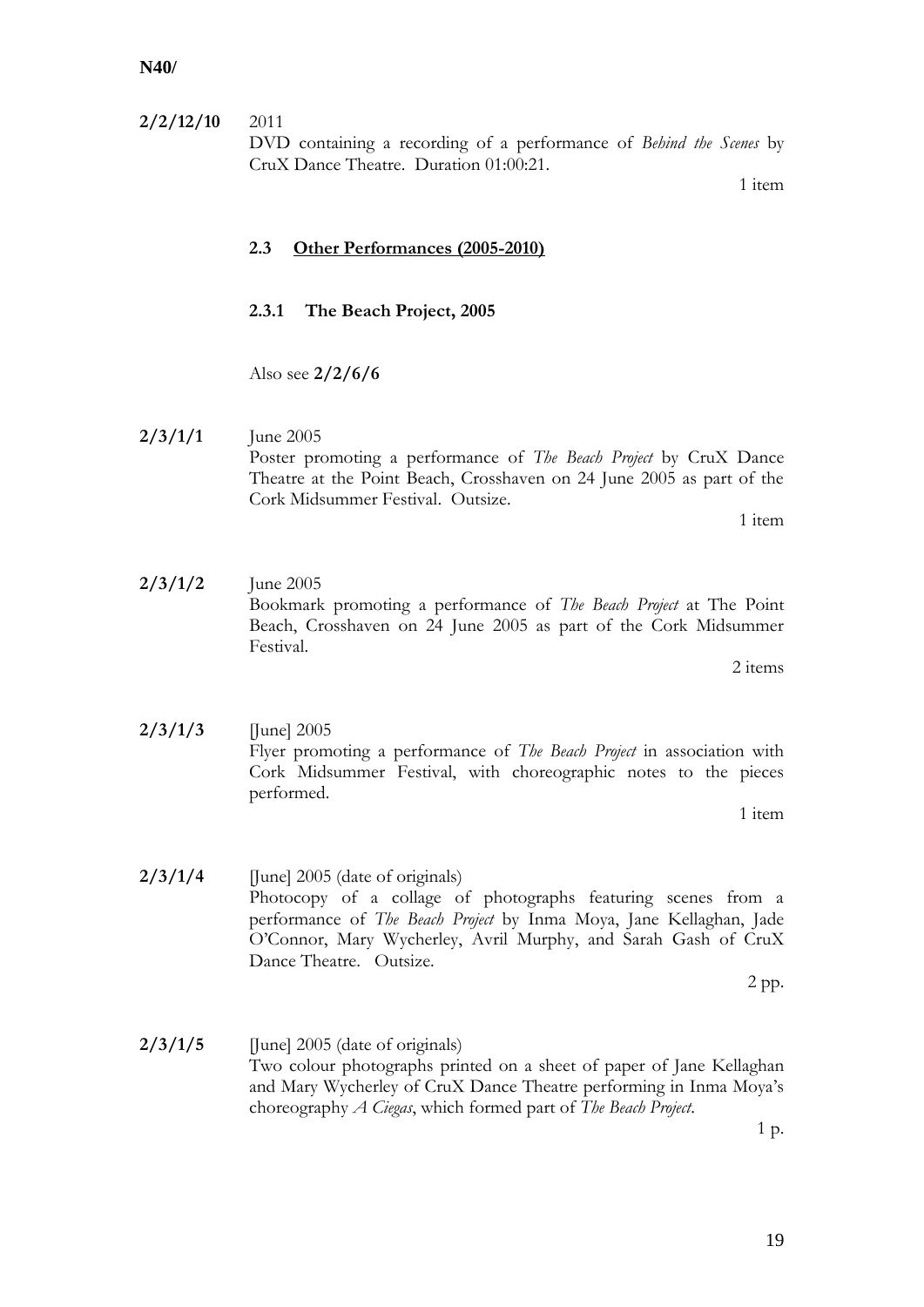| 2/3/1/6 | [June] 2005 (date of originals)                                  |  |
|---------|------------------------------------------------------------------|--|
|         | Black and white photograph printed on a sheet of paper of Jane   |  |
|         | Kellaghan of CruX Dance Theatre performing in The Beach Project. |  |
|         |                                                                  |  |

1 p.

**2/3/1/7** [June] 2005 (date of originals) Two colour photographs printed on a sheet of paper of Jane Kellaghan and Jade O'Connor of CruX Dance Theatre performing in *The Beach Project*.

1 p.

#### <span id="page-22-0"></span>**2.3.2 Journey of Light, 2005**

**2/3/2/1** December 2005 (date of originals) Photocopies of press cuttings from the *Irish Examiner* and the *Evening Echo* relating to the performance of *Journey of Light* as part of the Cork 2005 closing celebrations. Performers included CruX Dance Theatre.

2 pp.

#### <span id="page-22-1"></span>**2.3.3 One Night in Paris, 2006**

**2/3/3/1** May 2006 (date of originals) Photocopies of press cuttings from the *Evening Herald*, *Cork Independent*, and *Local Weekly* relating to the *One Night in Paris* rehab ball at the Moran Silversprings Hotel, Cork. Performers included CruX Dance Theatre. 3 pp.

<span id="page-22-2"></span>**2.3.4 The Best of Firkin Crane, 2010**

**2/3/4/1** June [2010] Flyer promoting a performance of *The Best of the Firkin Crane* on 26 June [2010] to celebrate the professional associations it has created and developed in recent years. Principal performing groups included Cork City Ballet, CruX Dance Theatre, and Croi Glan Integrated Dance Company.

1 item

**2/3/4/2** June [2010] (date of original) Photocopy of a flyer promoting a performance of *The Best of Firkin Crane* on 26 June [2010], with short background notes to the principal performing groups.

1 p.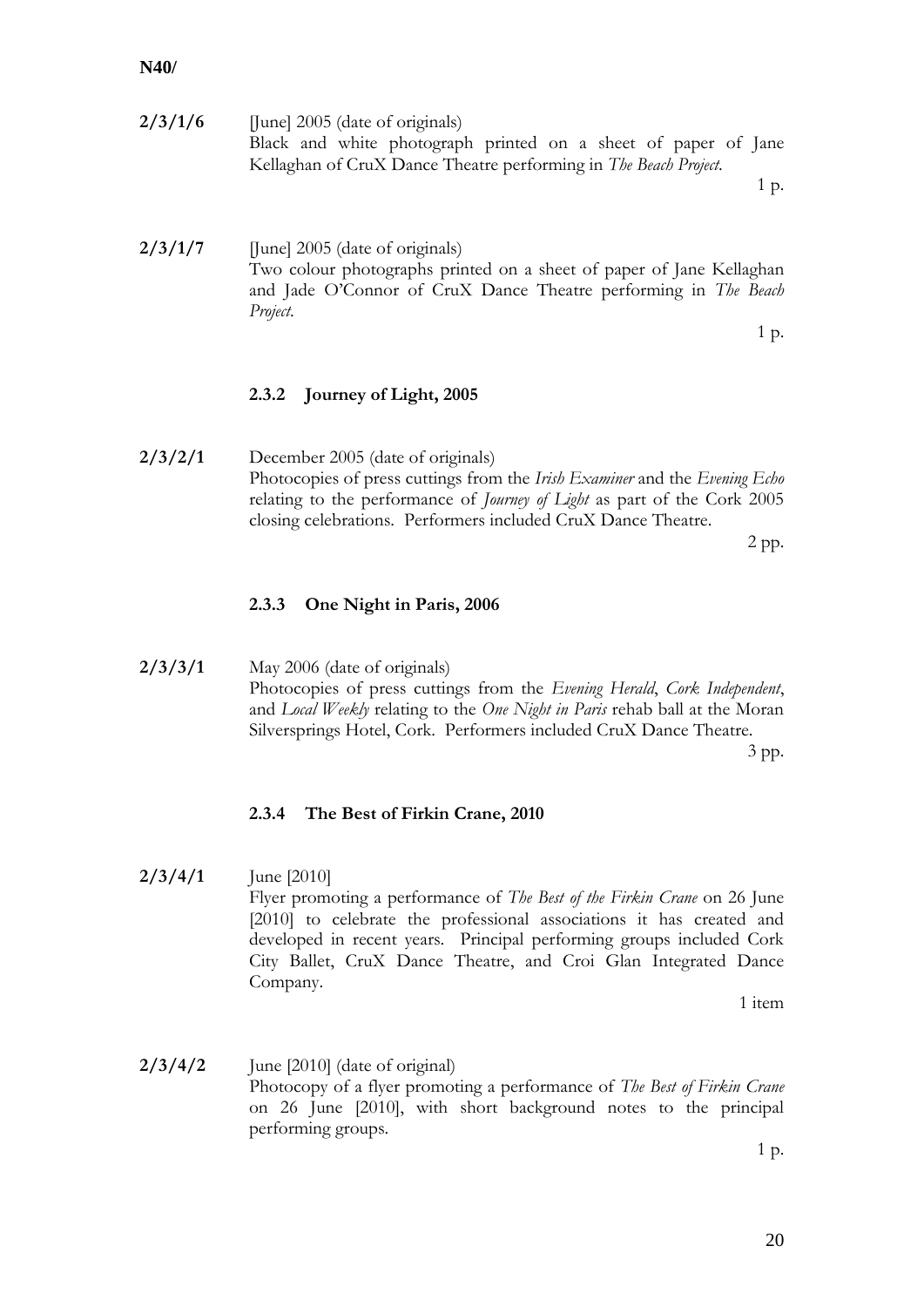<span id="page-23-1"></span><span id="page-23-0"></span>

| 2/3/4/3 | 2010 (date of originals)<br>Three colour photographs printed on sheets of paper of Mark Carberry,<br>Samon Presland, and Amy Lawson of CruX Dance Theatre performing in<br>The Best of Firkin Crane. |
|---------|------------------------------------------------------------------------------------------------------------------------------------------------------------------------------------------------------|
|         | 2 pp.                                                                                                                                                                                                |
|         | $\overline{3}$<br><b>RELATING TO CRUX YOUTH DANCE (2005-2011)</b>                                                                                                                                    |
|         | 3.1<br><b>Activities in 2005</b>                                                                                                                                                                     |
| 3/1/1   | 15 May 2005<br>Programme of a Gala performance by CruX Youth Dance at the<br>Everyman Palace Theatre, Cork on 15 May 2005.<br>4 pp.                                                                  |
| 3/1/2   | [2005!]<br>Flyer promoting modern and creative CruX Youth dance classes.<br>1 item                                                                                                                   |
|         | 3.2<br><b>Activities in 2006</b>                                                                                                                                                                     |
| 3/2/1   | 1 May 2006<br>Programme of a Gala performance by CruX Youth Dance at the<br>Everyman Palace Theatre, Cork on 1 May 2006.<br>4 pp.                                                                    |
| 3/2/2   | 6 May 2006 (date of original)<br>Photocopy of a review from The Carriggdhoun of CruX Youth Dance Gala<br>performance at the Everyman Palace, Cork.<br>1 p.                                           |
| 3/2/3   | 2006<br>Flyer promoting modern and creative CruX Youth dance classes.<br>1 item                                                                                                                      |
|         | 3.3<br><b>Activities in 2007</b>                                                                                                                                                                     |

## <span id="page-23-3"></span><span id="page-23-2"></span>**3/3/1** 12 May 2007 Programme of a Gala performance by CruX Youth Dance at Firkin Crane, Cork on 12 May 2007.

4 pp.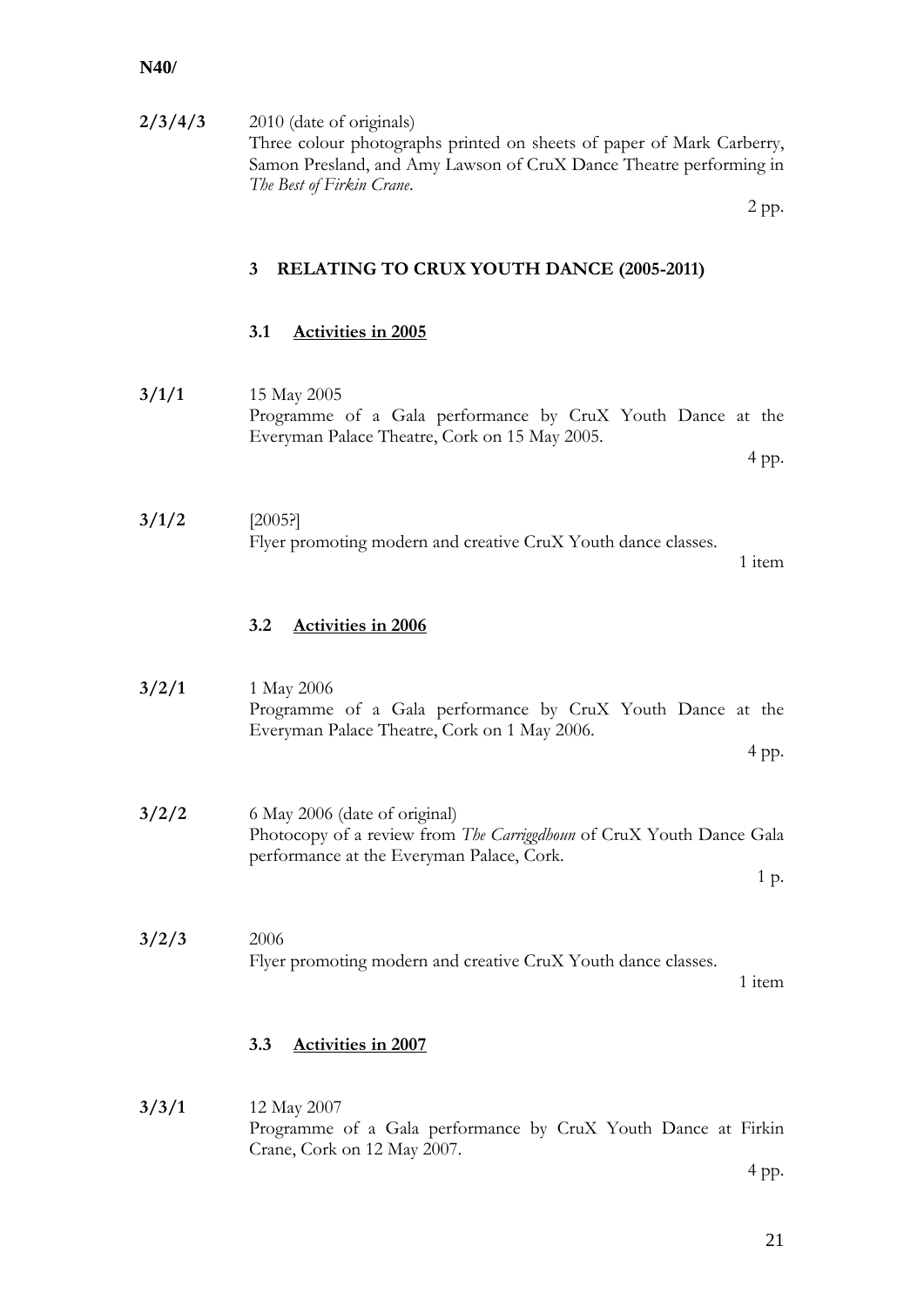<span id="page-24-1"></span><span id="page-24-0"></span>

| 3/3/2 | 19 May 2007 (date of original)<br>Photocopy of a review from The Carrigdhoun of the CruX Youth Dance<br>Gala performance at Firkin Crane, Cork.<br>1 p.                          |
|-------|----------------------------------------------------------------------------------------------------------------------------------------------------------------------------------|
| 3/3/3 | 2007<br>Flyer promoting modern and creative CruX Youth dance classes.<br>1 item                                                                                                  |
|       | 3.4<br><b>Activities in 2008</b>                                                                                                                                                 |
| 3/4/1 | 25 May 2008<br>Programme of a Gala performance by CruX Youth Dance at Firkin<br>Crane, Cork on 25 May 2008.<br>4 pp.                                                             |
| 3/4/2 | 2008<br>Bookmark promoting modern and creative CruX Youth dance classes.<br>2 items                                                                                              |
|       | 3.5<br><b>Activities in 2009</b>                                                                                                                                                 |
| 3/5/1 | 17 May 2009<br>Programme of a Gala performance by CruX Youth Dance at Firkin<br>Crane, Cork on 17 May 2009.<br>4 pp.                                                             |
| 3/5/2 | 21 May 2009 (date of original)<br>Photocopy of a photograph from the Evening Echo of members of CruX<br>Youth Dance Group pictured in their dance studio in Carrigaline.<br>1 p. |
| 3/5/3 | 23 May 2009 (date of original)<br>Photocopy of a review from The Carrigdhoun of end of year Gala<br>performance by CruX Youth Dance at Firkin Crane, Cork.<br>1 p.               |
| 3/5/4 | 2009<br>Bookmark promoting modern and creative CruX Youth dance classes.<br>2 items                                                                                              |